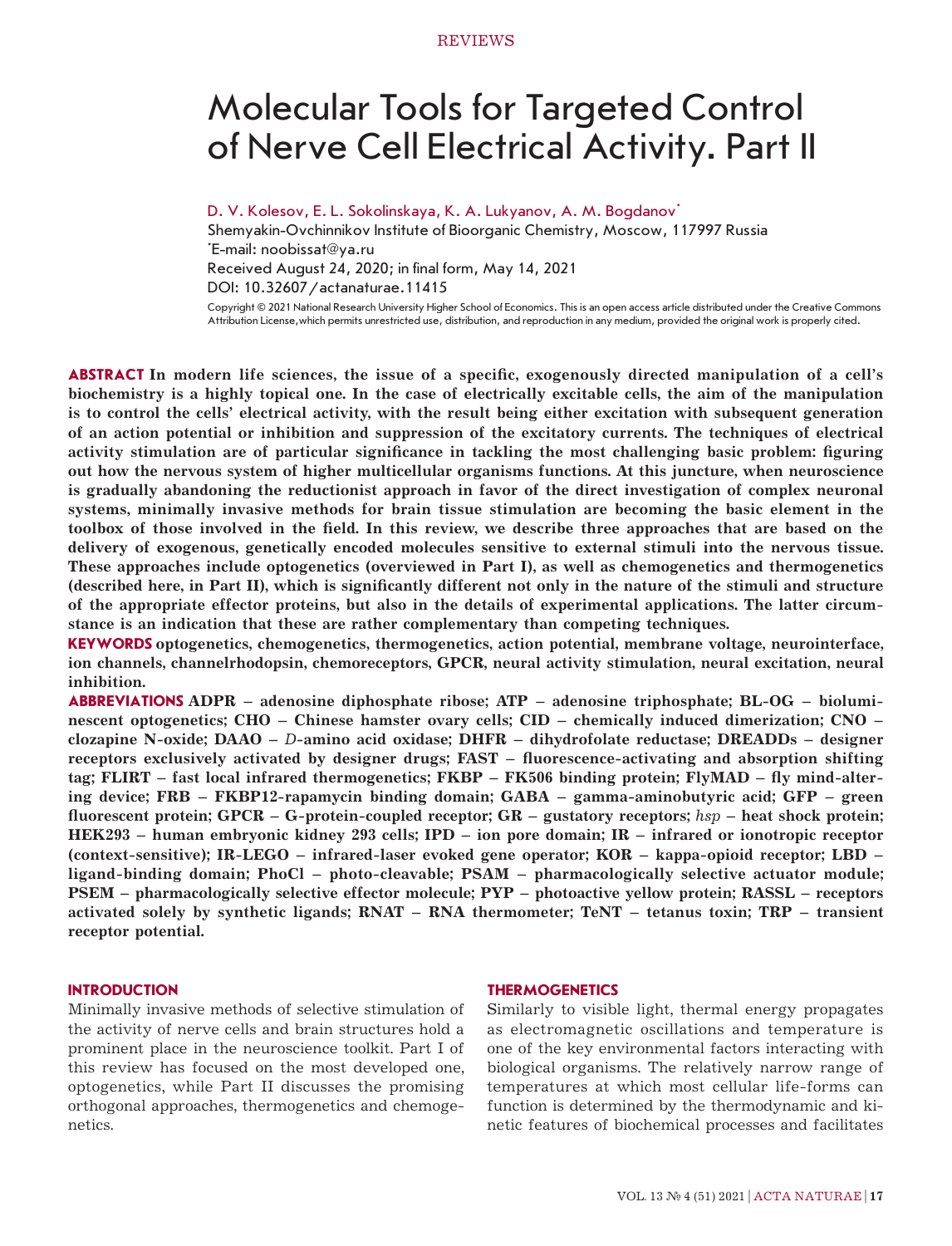the development of various evolutionary adaptations (such as thermotaxis, maintenance of a constant body temperature in homoiothermic animals, etc.) that are related to how temperature is perceived at the cellular and molecular levels [1, 2]. Thermoreceptors and other molecules that specifically capture temperature changes are typical of almost all living organisms [3]. This fact represents the foundation for the development of genetically engineered approaches to the manipulation of cell physiology and biochemistry using heating or cooling.

Thermogenetics is a relatively young group of methods where thermally sensitive, genetically encoded effector macromolecules are used to manipulate various physiological and biochemical processes in living cells. The thermogenetic approach can be viewed as an approach that is alternative or even orthogonal with respect to the one designated as optogenetic [4], but only with allowance for the fact that the former is significantly less commonly used. Thus, there currently exist less than a few hundred academic publications describing the application of thermogenetic methods.

An interesting difference between thermogenetics and optogenetics consists in the technological diversity of the methods used to activate effector molecules. The first method to appear, which remains the most commonly used, is heating of the entire model organism (this usually refers to heating insects in a special thermostat) [5, 6]. The second method to appear is the performance of local heating of tissues using magnetic nanoparticles that dissipate heat upon excitation by external fields. Thermal activation of the TRPV1 receptor by iron oxide nanoparticles induced by radio-wave irradiation is described in at least three studies [7–9]. The first of these publications demonstrated the principle underlying the method: Huang *et al*. [7] performed the excitation of cultured neurons expressing the TRPV1 receptor by radiofrequency radiation of ferrite nanoparticles placed on the cell surface. In the second study, Stanley *et al*. [8] successfully manipulated the blood plasma glucose level in mice with grafted tumors expressing the bioengineered insulin gene under the control of the  $Ca<sup>2+</sup>$ -sensitive promoter. The promoter was induced by calcium flux through the temperature-sensitive TRPV1 channel, whose molecule was labeled with nanoparticles using histidine tag antibodies [8]. In the third study, Chen *et al*. [9] stimulated neurons transiently expressing TRPV1 deep inside the brain tissue of living mice in a similar manner. More detailed information about the application of magnetic nanoparticles in thermogenetics has been provided in the topical review by Tay and Di Carlo [10]. Finally, the third method of thermo-

genetic stimulation involves infrared laser irradiation [11–13]. Bath *et al*. [12] developed an instrumental setup ensuring precise activation of *Drosophila* neurons and gave it an original name: FlyMAD (the fly mind-altering device). It is noteworthy that the nature of thermogenetic stimulation is responsible for both the fundamental limitations of the method and its potential advantages over optogenetics. On the one hand, the need to locally alter the temperature noticeably reduces the temporal resolution of the stimulation (this problem is partially solved using powerful IR lasers), while the approach involving overall heating of the object possesses such a drawback as virtual loss of spatial resolution. On the other hand, both infrared laser stimulation and radio-frequency excitation of nanoparticles are characterized by a high degree of stimulus penetration into the tissue (up to several millimeters), which makes thermogenetics noticeably advantageous over optogenetics in experiments aimed at studying such organs as the heart and the brain [4, 9, 10].

Although the thermogenetic approach is used relatively rarely as things stand, the repertoire of effector molecules and model systems associated with it is rather diverse and continues to grow. Thus, so-called RNA thermometers (RNATs) have been used as a tool for studying and modulating temperature-dependent gene expression in bacteria parasitizing homoiothermic animals [14]. The 3D structure of these wild-type sequences found in the 5' untranslated regions of the mRNAs of some bacterial genes changes depending on the temperature. At low temperatures, the RNA thermometer inhibits mRNA translation by limiting the probability of ribosomal landing; contrariwise, translation is induced at higher temperatures. Another approach for the thermogenetic control of transcription is called IR-LEGO [15]. In this case, a living nematode *С. elegans* was exposed to IR laser irradiation to attain local activation of transgene (the *GFP* gene) transcription controlled by the heat-shock promoter *hsp16-2.* A similar irradiation scheme for the same model system has recently been used to demonstrate the FLIRT (fast local infrared thermogenetics) method [16]. In this case, the thermogenetic experiment was aimed at controlling protein activity, and the temperature-sensitive variants of myosin II, Delta and cyk-4 acted as targets.

Mutant GTPase dynamin, an expression product of the temperature-sensitive allele of the *Drosophila shibire* (*shits1*) gene, historically became the first thermogenetic effector in neurobiology [17]. Dynamin plays a crucial role in endocytosis regulation and, in particular, in synaptic vesicle recycling, while expression of its Shibire (G273D) variant inhibits vesicle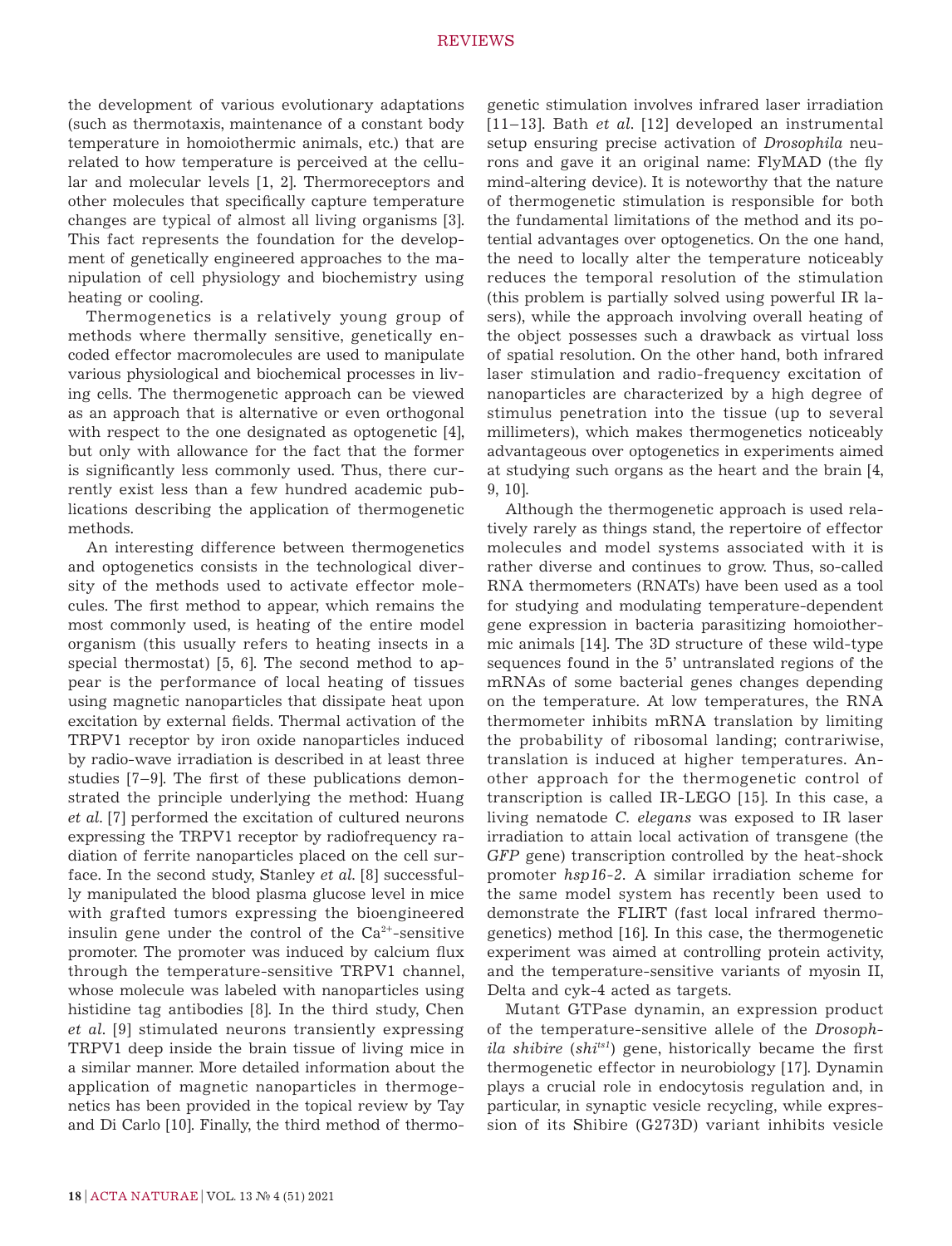activity due to depletion of the synaptic vesicular pool and blocking of synaptic transmission [18]. Reversible motor paralysis in animals in response to temperature elevation to 30°C was successfully demonstrated using targeted *shits1* expression in *Drosophila* neurons [17]. Today, the *shits1* allelic variant is a standard inhibitory effector in neurobiological studies focusing on *Drosophila* [19–24].

Interestingly, chemoreceptors belonging to the IR and GR families are involved in thermoreception in insects [25, 26]. These molecules are ligand-specific, non-selective cation channels, while the molecular mechanisms that allow them to take part in the development of avoidance behavior in response to cooling or heating remain understudied. Nonetheless, one of the GR family receptors, Gr28bD, has become a progenitor of a fundamentally new class of thermogenetic actuators [26]. It has been found that thermostimulation of *Xenopus* oocytes and *Drosophila* motor neurons expressing *Gr28bD* results in the generation of a transmembrane cationic current that induces an action potential in neurons. Gr28bD was used as an activator of dopaminergic neurons when studying learning and memory in *Drosophila* [27]. Transient receptor potential channels (TRP channels) are the most important class of effector molecules used in modern thermogenetics, especially in relation to neurobiological problems [5, 28, 29].

## **TRP channels**

TRP channels constitute a superfamily of ion channels residing on the plasma membrane of many types of animal cells. Approximately 30 types of TRP channels are currently known; they are clustered into seven families and share common structural properties (*Fig. 1*). All TRP channels consist of six transmembrane segments, show significant sequence homology within the family, and are characterized by nonselective cation permeation [30]. TRPs differ from other ion channels by an incredible diversity of cation selectivity and activation mechanisms. These proteins are involved in the functioning of all sensory systems (vision, gustation, olfaction, hearing, tactile perception, thermal sensitivity, and osmotic sensitivity). Hence, TRP channels mediate the cellular response to all the key classes of external stimuli, including light, sound, chemical substances, temperature, and mechanical force. Furthermore, TRP channels allow cells to sense changes in their immediate environment, such as changes in the osmolarity of a solution [30].

TRP channels are found in many multicellular organisms, including worms, insects, and vertebrates. According to the genetic organization and topology of their molecules, the entire superfamily of TRP channels can be divided into two large groups that include seven families (*Fig. 1*).

Nonselective permeation of cations (including Na<sup>+</sup>,  $Ca^{2+}$ , and  $Mg^{2+}$ ) through the TRP channels becomes possible after activation. Ions entering nerve cells alter the membrane voltage and cause action potential generation. Interestingly, the conductance of TRP channels is three orders of magnitude higher than that of the channelrhodopsins involved in optogenetics [31].

TRP channels can be activated by various plant-derived substances, including those found in spices, e.g., in garlic (allicin), chili pepper (capsaicin), and wasabi (allyl isothiocyanate), as well as by menthol, camphor, peppermint, etc. TRP channels sensitive to temperature variation, or the so-called thermo-TRPs (*Fig. 1*), represent a highly relevant protein group to be used in thermogenetics. These channels are activated once a certain temperature threshold is attained. Thermo-TRPs are expressed in thermosensitive neurons and constitute the molecular basis for the organism's response to thermal stimuli [30].

Four types of thermo-TRP channels activated by heating (TRPV1–4) and two thermo-TRP channels activated by cooling (TRPM8 and TRPA1, see *Fig. 1*) have been described. Upon heterologous expression (in HEK293 cells, CHO cells, and *Xenopus* oocytes), all six TRPs share the unique property of rendering cells temperature-sensitive. Each type of thermo-TRP channel has its unique temperature threshold of activation [30, 32]. The thermal sensitivity makes it possible for a neuron expressing thermo-TRP to be activated when the temperature is changed by  $1-2^{\circ}C$ [5, 33]. High ionic conductance makes these receptors particularly efficient neurobiological tools. Even at a lower expression level, thermo-TRPs cause a more stable depolarization compared to channelrhodopsins. The ability of thermo-TRPs to ensure reliable activation at moderate expression levels means that relatively "weak" promoters can be used in genetic vectors. Furthermore, low expression levels minimize the potential toxicity associated with the expression of exogenous proteins. Two tools based on thermo-TRP, rat TRPM8 (rTRPM8) [34], and the endogenous *Drosophila* receptor TRPA1 (dTRPA1) [5] (see details in the "Thermogenetics in Neurogiology" section) are currently used in *Drosophila* neurobiology. rTRPM8 is the "cold" channel activated at temperatures less than 25°C that is also sensitive to menthol [28, 35]. In routine experimentation, reliable activation of fly neurons using heterologously expressed rTRPM8 requires cooling down the animals to  $\leq 18^{\circ}$ C [34]. dTRPA1 is the *Drosophila* thermoreceptor that responds to heating and is involved in the induction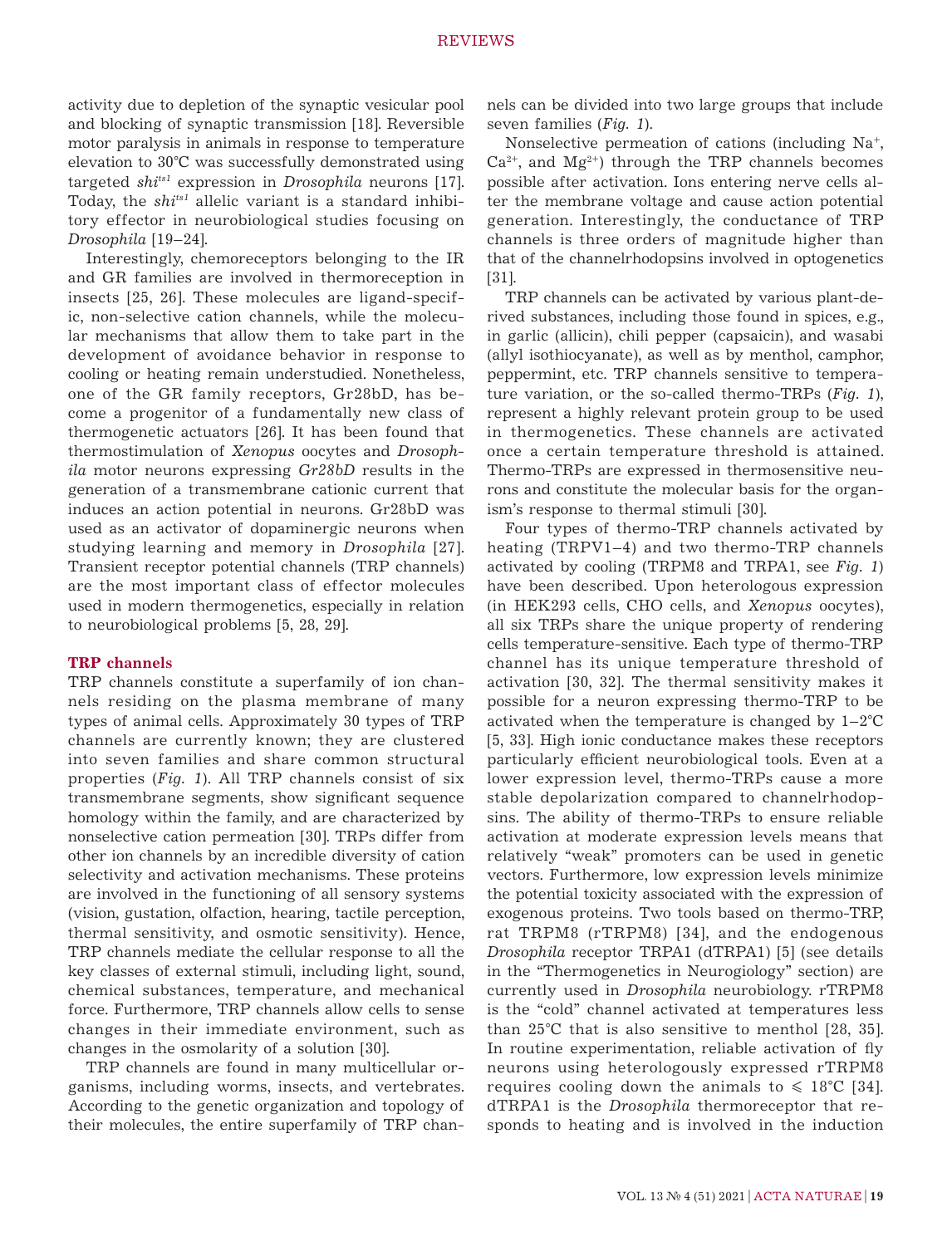

Fig. 1. The TRP superfamily and temperature sensitivity of its chosen members. The top of the figure shows seven TRP-receptor families subdivided into two groups. In the bottom row, there are thermogenetically relevant molecules originating from three TRP families. The color scheme depicts the temperatures needed for the activation of the corresponding TRPs

of avoidance behavior at elevated temperatures in fly larvae [5]. Contrariwise, homologs of this receptor in mammals are sensitive to cold temperatures [36]. dTRPA1 is activated by moderate heating within a temperature range of 25–29°C or slightly higher [5, 36–38]. The temperature modes of rTRPM8 and dTRPA1 activation make these receptors poorly suitable for experiments with homoiothermic animals (and even their neuronal cultures). To date, most thermogenetic experiments with mammalian cells and tissues have been conducted using the "hot" vanilloid channel TRPV1 [7–9, 39], which is sensitive to capsaicin and is activated at appreciably high temperatures  $(> 42^{\circ}C)$ [31, 40]. A few studies have reported on the use of other thermo-TRPs (TRPV2 and 3 in HEK293 cells [41], TRPV4 in a rat primary neuronal culture [11], and TRPA1 from the rattlesnake thermosensory apparatus in a murine primary neuronal culture [13]) as thermoeffectors.

## **Thermogenetics in neurobiology**

While neurobiological optogenetics employs mice as the main model organism, neurobiological thermogenetics is almost exclusively the "territory" of *Drosophila* fruit fly [20, 42]. Over the past decade, researchers have achieved a real breakthrough in understanding how the nervous system of fruit fly functions by using a kit consisting of two thermo-TRP channels (rTRPM8 and dTRPA1 neuronal activators) and temperature-sensitive dynamin (Shibire<sup>ts</sup> neuronal inhibitor). The thermogenetic approach was used for studying memory [21–23, 37], motor activity [19, 24, 34, 43], biological rhythms [38, 44], feeding [45, 46] and sexual [6, 47] behaviors, the connectome, and learning mechanisms in *Drosophila* [48]. Temperature-sensitive effectors were used in the original studies focused on the effect of microRNA expression [49] and the gut microbiome composition [50] on the behavior of fruit flies. A study kit for demonstrating 60 different types of thermogentically induced *Drosophila* behaviors has been designed based on the dTRPA1 thermoreceptor [51].

The application of the thermogenetic approach in vertebrate neurobiology has not been systematic thus far. *In vivo* activation of thermo-TRP in the neurons of the zebrafish *Danio rerio* [13, 52] and mice [8, 9] has been reported. As mentioned above, the principle of the thermogenetic activation method has been demonstrated for the culture of mammalian neurons *in cellulo* [7, 11, 13] and for acute slices of the mouse brain *ex vivo* [39].

## **Limitations and perspectives of the method**

Modern thermogenetics is substantially inferior to optogenetics in terms of the spatial and temporal resolution of stimulation. Thus, thermo-TRPs activate neurons during several seconds [5, 33], which is probably indicative of the kinetics of tissue heating and cooling.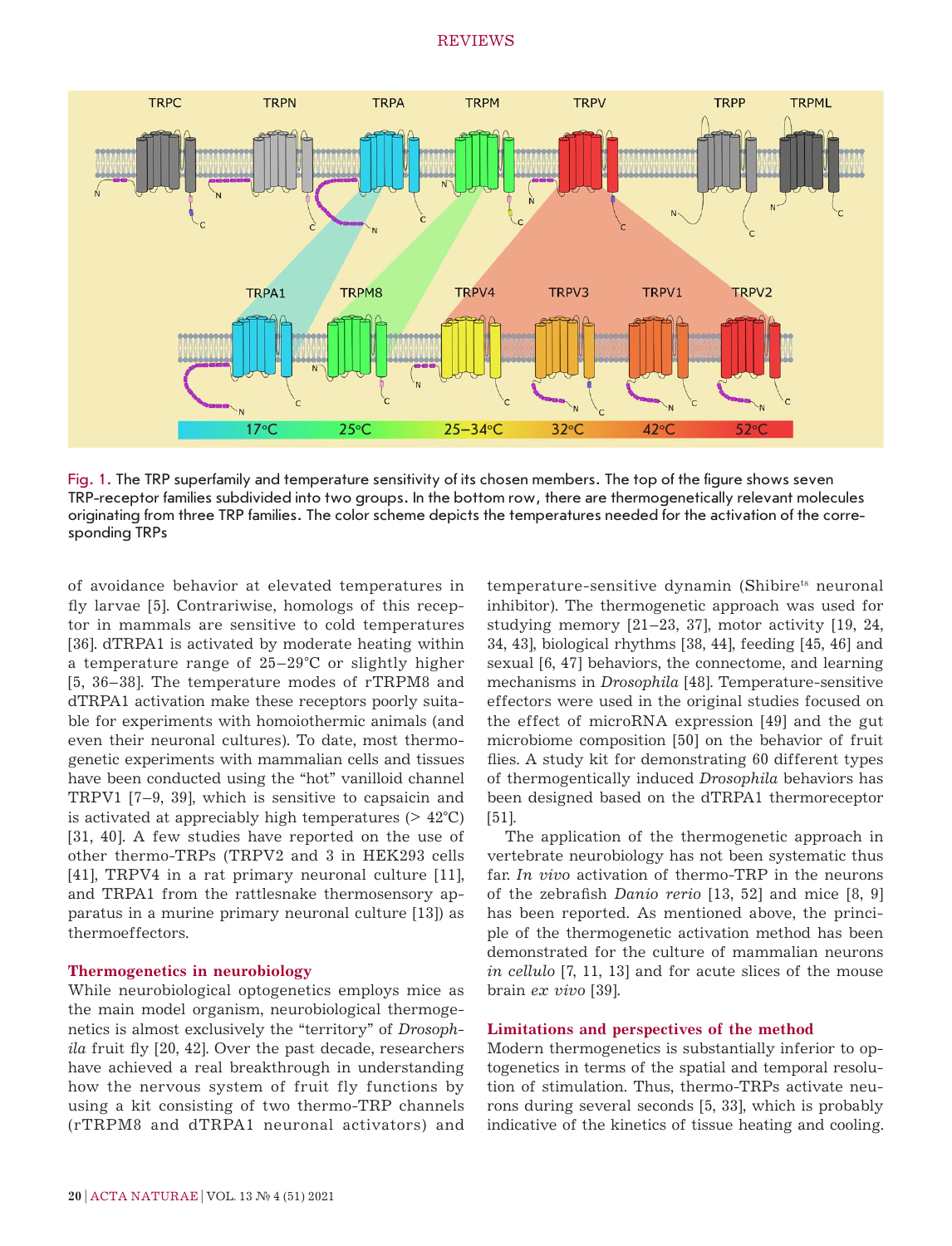When planning an *in vivo* thermogenetic experiment, it is necessary to bring the temperature mode of effector activation in line with the temperature optimum of the experimental animal. Going beyond the temperature optimum may induce the activation of the animal's endogenous thermoreceptors and sometimes even cause thermal shock. This is especially challenging when working with homoiothermic animals, since the difference between normal body temperature and the temperature at which tissue destruction begins can be as small as 6–7°С. Heating (or cooling) of tissue with a high spatial resolution poses a much greater challenge than irradiation with visible light. On the other hand, when it becomes necessary to manipulate deep-brain structures or the nervous system in general, the thermogenetic approach can be preferable to the optogenetic one (as has been confirmed by its successful application in insect neurobiology).

Further advances in thermogenetics have been largely associated with the discovery of new effector molecules that are characterized in particular by rapid activation/inactivation kinetics and/or function within a temperature range of 38–42°C (in other words, well-compatible with the physiology of homoiothermal animals). The possibility of using thermogenetic neurostimulation for therapeutic purposes (e.g., for the functioning of cochlear implants) has been discussed in [53].

## **CHEMOGENETICS**

Chemogenetics is a family of methods involving the chemical stimulation of biological systems by small molecules mediated by actuators genetically incorporated into these systems. Chemogenetical actuators are characterized by (a) specific sensitivity to ligands acting as stimuli and (b) the ability to initiate physiologically/biochemically significant activity in response to ligand binding. Among the three approaches discussed in this review, chemogenetics is the one witnessing the most rapid development today. Thus, while in 2013 only about twenty studies employing chemogenetic tools (with few studies focusing on neurobiology) were published, at least 300 chemogenetic publications appeared in 2019 (they mainly involved *in vivo* experiments focusing on neurobiology). An explosion in interest towards tools for specific chemical stimulation started to register approximately in 2014–2015 and seems poised to increase in the near future. This boom in chemogenetics, partially caused by overall neuroscience "mobilization" (happening due to the advances in optogenetics, among other factors), is also substantially related to the enormous diversity of the mechanisms of small molecule stimulation.

The term "chemogenetics" *per se* can be interpreted widely. Below, we list the main chemogenetic approaches; from the ones less significant for neurobiology to the more significant ones.

Broch and Gautier [54] classify proteins/RNA fluorogens and small molecules acting as exogenous chromophores for these macromolecules as chemogenetic tools. Here, the dye-in-box principle of fluorescent labeling is implemented, when a non-fluorescent dye molecule that is capable of penetrating the cell binds noncovalently and highly specifically to a macromolecule genetically incorporated into the cell, thus acquiring fluorescent properties [55, 56]. A vivid example of the implementation of this concept is the FAST (fluorescence-activating and absorption shifting tag) system, whose initial form is represented by a monomeric, genetically engineered variant of the apoform of the photoactive yellow protein (PYP) from a halophilic proteobacterium, *Halorhodospira halophila*, which forms fluorescent complexes with 4-hydroxybenzylidene rhodamine derivatives [57]. Chemogenetic tools for multicolor labeling [58], including far-red fluorophores [59], have been developed as part of FAST. As fluorescent tags, fluorogenic pairs have a number of advantages over both single-component, genetically encoded dyes (GFP and similar) and small-molecule organic fluorophores. In particular, they are typically characterized by high photostability and photo-fatigue resistance, which are critical in the context of advanced microscopy methods [60, 61].

Some researchers consider that chemogenetic methods include the design of artificial enzymes (mostly metalloenzymes) and control of their activity by biotin-(strept)avidin targeting [62–65]. The principle implies delivery of biotinylated organometallic catalysts to a molecule of streptavidin or its variants. Chemogenetic optimization of the catalytic activity of such hybrid molecules can be achieved by combining the library of biotinylated catalysts with the library of streptavidin mutants [65].

A similar but more biologically relevant principle has been implemented in chemogenetics (or even chemogenomics) as a tool used for screening small-molecule libraries [66–69]. This method usually implies that the biological model system is subjected to an impact from the target compounds, selection being performed with respect to a functionally significant parameter (e.g., phenotypic manifestation of enzyme activity). It allows one to identify the most active substance within the chemical library and, vice versa, the protein (or genotype) variant most sensitive to a selected individual substance. Yeast chemogenetic screening has made it possible to identify novel protein kinase inhibitors [66], histone acetyl transferase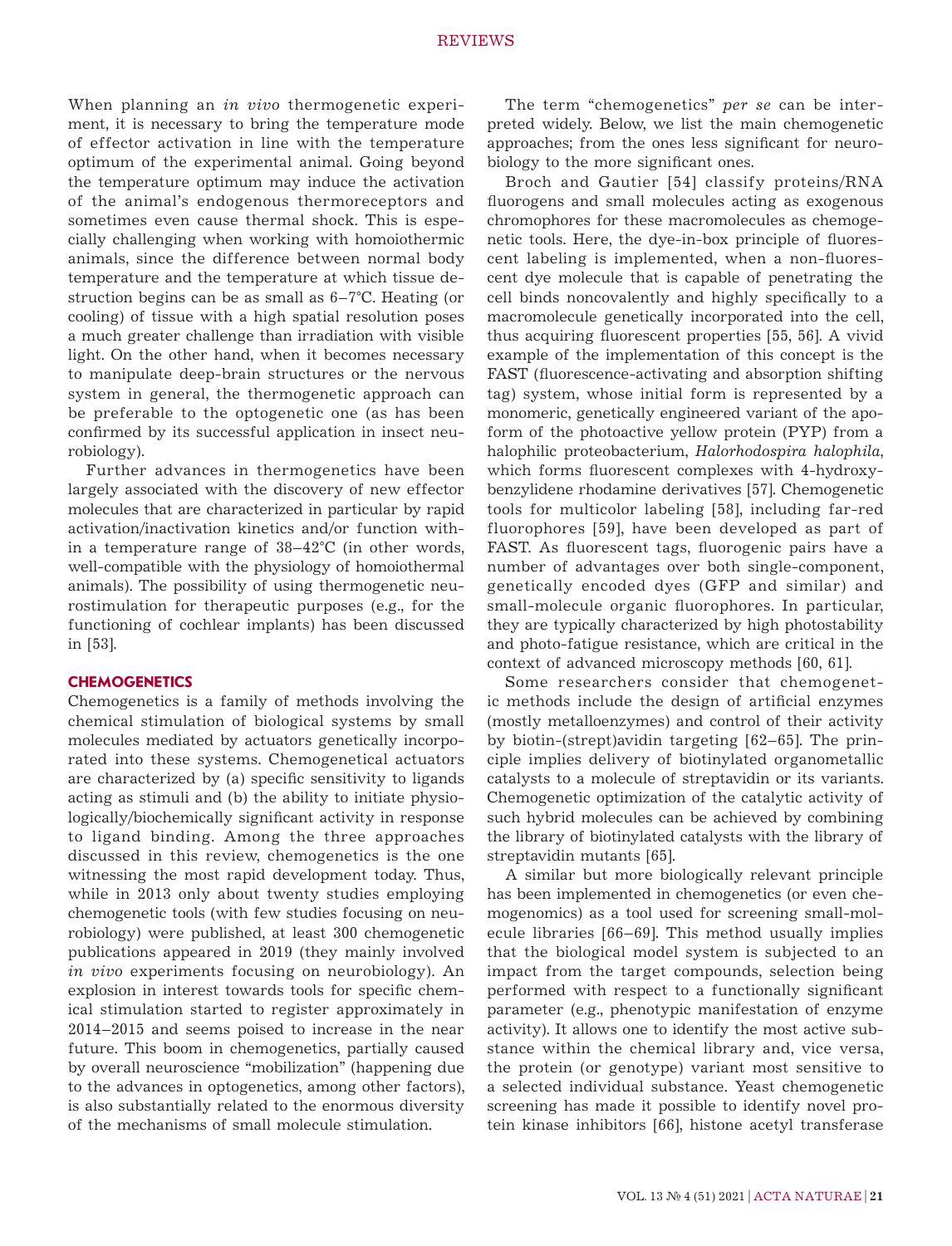inhibitors [69], and fungicides [70]. The recent largescale project [71] has characterized the resistome (i.e., a set of genes and their allelic variants associated with resistance to a certain substance) for the causative agent of malaria, relative to several dozen antimalarial drugs. Genetic determinants of multiple drug resistance have been identified.

The application of small molecules to control protein–protein interactions also conceptually refers to chemogenetic approaches. The chemically induced dimerization (CID) systems [72], which allow one to induce interaction between the target proteins fused to ligand-activated dimerization domains, are especially important here. CID systems based on homodimerization of the FKBP protein [73], heterodimerization of FKBP/FRB proteins [74], and their derivatives have shown good performance [75, 76]. These CID systems are used in neurobiology for reversible inactivation of synaptic transmission *in vivo* (in transgenic mice) by inhibiting the coalescence of synaptic vesicles [77]. The dihydrofolate reductase (DHFR) enzyme and its synthetic inhibitors (methotrexate and trimethoprim) are used in another family of chemically induced dimerization systems. For heterodimerizing targets, DHFR is combined with other ligand-binding proteins [78, 79]. Nanoantibodies (also known as nanobodies) based on this CID system, with their affinity to the target controlled chemically, are of significant interest [80, 81]. In particular, an antibody whose binding to GFP is switched on and off by NADPH and TMP ligands, respectively, has been reported [80]. This technology ensures chemically controlled reversible fluorescent labeling. Techniques for the computational design of protein molecules, which are expressed as two complementary fragments and can thus be associated upon ligand binding, are currently being developed [82].

The interaction between FKBP and its partner FRB, as well as the modulation of the activity of these proteins by small molecules (rapamycin, etc.), is applied not only in dimerization systems, but also in the chemogenetic regulation of the stability of the target proteins [83–85]. An interesting system for controlling the stability of the protein based on hepatitis C virus protease has been designed [86, 87]. When integrated into a chimeric protein, the viral polypeptide exhibits a default autoproteolytic activity, which is suppressed by the introduction of an inhibitor molecule into the system. Therefore, the chimeric protein retains its integrity and activity, as long as there is an inhibitor in the cell and it is degraded after the inhibitor is removed. Various pharmaceuticals have been successfully adapted to proteolysis inhibition, and this protein destabilization system has been shown to be

promising in experiments involving transcriptional regulation, genome editing, and apoptosis.

Chemogenetic generators of small molecules come into general use. A vivid example is D-amino acid oxidase (DAAO), used to generate hydrogen peroxide in cells [88]. This yeast enzyme catalyzes the conversion of D-amino acids into the respective α-keto derivatives, accompanied by the release of a peroxide molecule [89]. Hence, almost any D-amino acid can be used to activate the  $H_2O_2$  generator. DAAO is used as a chemogenetic effector in studies focusing on the activity of antioxidant systems [90] and cellular signaling [91] in cell cultures, as well as the effect of peroxide on cardiac activity *in vivo* [92]. In the aforelisted studies, DAAO was activated simultaneously with the monitoring of the peroxide level using fluorescent indicators.

Chemogenetic principles are used when designing fluorescent indicators of the membrane voltage. In some cases, voltage-sensitive dyes are targeted to the cell membrane using protein molecules (usually those binding covalently to these molecules) [93, 94] or even fluorogenically activated by membrane-bound enzymes [95]. In other cases, a plasma-membrane-anchored fluorescent protein acts as a FRET donor for organic fluorophore that migrates in the lipid bilayer in response to changes in the electrical potential [96]. Third, contrariwise, a microbial rhodopsin molecule acts as a voltage-sensitive unit, while its fluorescent signal is amplified due to resonance energy transfer from a bright fluorescent dye exogenously added to the cells [97, 98]. Such indicators are promising neurobiological tools; they are already being used today to monitor the electrical activity of neurons *in vivo* [98].

Chemical induction of gene transcription of bacterial enzymes is probably one of the first prototypes of chemogenetic methods [99, 100]. In turn, heterologous expression of bacterial enzymes acts as a basis for chemogenetic systems where pharmacologically relevant compounds modulate the activity of endogenous proteins in specific cell types. Thus, exposure of eukaryotic cells expressing bacterial β-galactosidase to daunomycin (daun02, a galactose derivative) was used as a model tool in tumor therapy [101]. The enzyme activity of  $β$ -galactosidase converts the pharmacologically inert daun02 into the daunorubicin antibiotic, which causes apoptosis. Experiments in the cells of a transgenic rat line where β-galactosidase is expressed under the control of the *c-fos* promoter are quite noteworthy in the context of neurosciences. Researchers employed the differential amplification of Fos (which is the endogenous transcriptional transactivator) expression in cocaine-susceptible neurons to selectively block calcium signaling in those cells.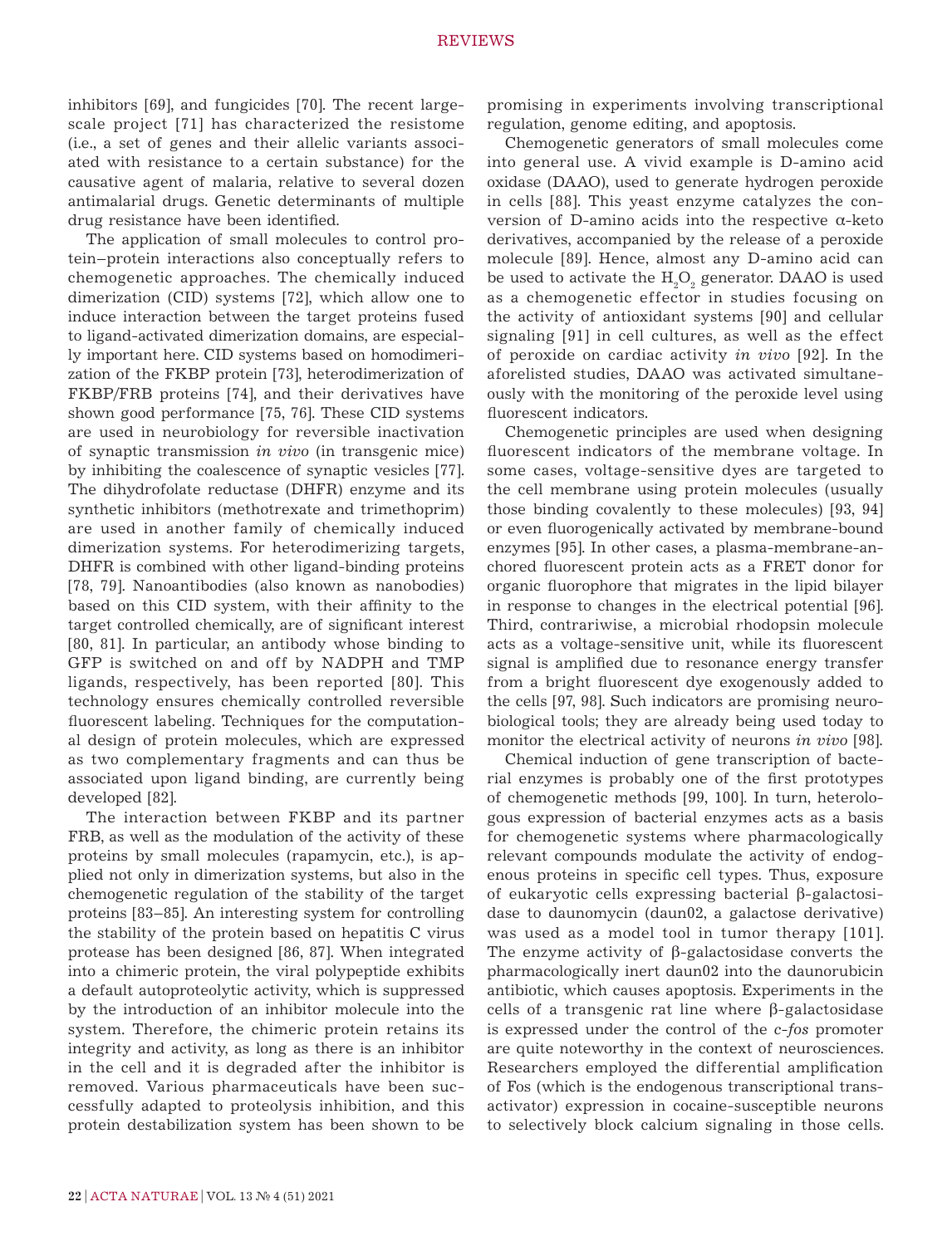Therefore, infusion of daunomycin into the rat brain blocked ion channels (and, therefore, transmission of motor signals) only in cocaine-sensitized neurons [102]. Some natural neurotoxins show good potential for neurobiological application in chemically inducible expression systems. In particular, the tetanus toxin (TeNT) light chain inhibiting synaptic transmission by proteolytic cleavage of synaptic vesicle proteins [103], which is expressed in neurons under the control of tetracycline-sensitive regulatory elements, is used (together with tetracycline transactivator) as a reversible chemogenetic inhibitor [104–106].

Finally, there is a large group of chemogenetic effectors that is rather heterogeneous in terms of their structure and functions that is used almost exclusively in neurobiological research. We thoroughly characterized this group in the section below.

#### **Chemogenetic effectors for neurobiology**

All the effector molecules used in neurobiological chemogenetics can be subdivided into two types: ligand-gated ion channels and chemically activated G protein-coupled receptors [107]. The evolution of both types of molecular tools is most often achieved by using wild-type receptors towards the engineering of chimeric molecules optimized to address specific research issues.

Among wild-type ligand-gated cation channels, the TRP receptors already mentioned in the Thermogenetics section are used as chemogenetic effectors. We would like to remind the reader that these cationic channels are sensitive not only to temperature, but also to chemical agents. When establishing the role played by the TRPM2 endogenous receptor expressed in the mammalian hypothalamic cells in central control of body temperature, this protein was activated by a wild-type agonist, adenosine diphosphate ribose (ADPR), and its activity was modulated by a sensitizer, hydrogen peroxide [108]. Activation of the vanilloid receptor TRPV1 by capsaicin was used for neuronal excitation in the cell culture [109] and in the brain of transgenic mice *in vivo* [110, 111] (including studies on feeding behavior [112] and pain [113]). Menthol stimulation of neurons expressing the cold receptor TRPM8 was also described [109]. A substantial drawback of TRP channels as chemogenetic actuators consists in their presence in mammalian brain tissue as endogenous receptors, which can elicit a nonspecific response to stimulation. In that context, *TRP* knockout mouse lines are used for *in vivo* studies [107].

Cys-loop receptors constitute the most important family of chemically gated ion channels used in neurobiology [107, 114]. This family of pentameric molecules carrying a typical cysteine-rich structural unit that controls ion-pore permeability includes nicotine, glycine, serotonin, and GABA receptors, as well as glutamate-gated chloride channels [107]. Although wild-type Cys-loop receptors (in particular, GABA(C) and its agonist *cis*-4-aminocrotonic acid [115], as well as GluCl and ivermectin [116]), have also been used in single studies to control neuronal activity, their artificial variants, characterized by higher sensitivity [117, 118] and modified ligand specificity [119], as well as altered ionic selectivity [120], are used more commonly as neuromodulators. However, the family of PSAM chimeric module ion channels and their ligands (PSEM) is the most in-demand chemogenetic tool designed on the basis of Cys-loop receptors [107, 120, 121]. The first variant of a pharmacologically selective actuator module (PSAM) is the product of a genetic modification of the ligand-binding domain (LBD) of the  $α7$  nicotinic acetyl choline receptor (nAchR), with the aim to reduce its affinity for acetylcholine and develop specificity to synthetic compounds that do not activate wild-type nAchR. These compounds are called pharmacologically selective effector modules (PSEMs) [122]. The features of Cys-loop receptors' molecular organization (including structural independence of the ligand-binding domain (LBD) and the ion pore domain (IPD) [123]) have made it possible to perform the module engineering of PSAM-based receptors. Thus, the LBD selective to PSEM ligands was combined with the ion pore domains of other Cys-loop receptors [122]. In combination with the IPD of the serotonin 5HT3 receptor, the activated PSAM provides  $\text{Na}^{\text{+}}/\text{K}^{\text{+}}$  fluxes into the cell, membrane depolarization, and neuronal excitation; in combination with the IPD of the nAchr receptor, it provides calcium flux into the cell; while in combination with the IPD of the glycine or GABA receptor, it ensures a Clinflux accompanied by membrane hyperpolarization and silencing of neuronal activity (*Fig. 2*). Each of the chemogenetic modules (PSAM, IPD, and PSEM) can be subjected to further modifications with the aim to broaden the range of available ligands, increase specificity and ligand affinity, as well as ion pore conductance [107, 121]. The results of a large-scale study that focused on the rational design of a new PSAM4 activator specific to the anti-smoking drug varenicline, as well as a new family of uPSEM ligands characterized by subnanomodular affinity for PSAM<sup>4</sup>, were published in 2019 [124] (*Fig. 2*). The potential of these tools was demonstrated in *in vivo* experiments for the activation and inhibition of neuronal activity in the brains of mice and monkeys.

The PSAM/PSEM-based system of chemogenetic neuromodulation was used in a number of important studies that focused on the mechanisms of memory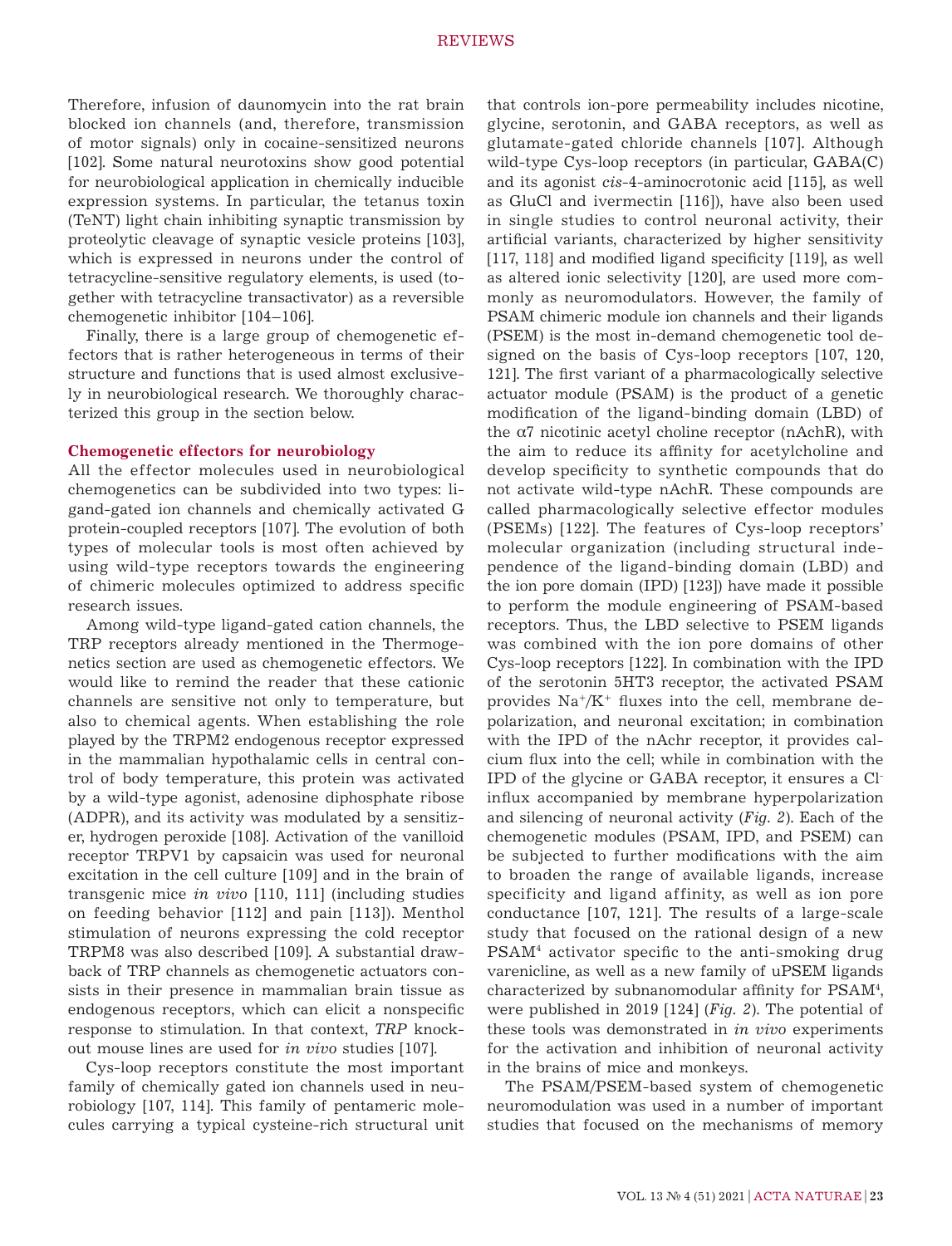

Fig. 2. The timeline showing the emergence of diverse chemogenetic approaches. The main types of chemogenetic actuators, their wild-type predecessors (top panel: GPCR-based ones; bottom panel: the ones based on ligand-gated ion channels (LGICs)), and the molecular mechanisms providing their activation are shown

and learning [125–129], pain [68], the motivational effects of hunger and thirst [130], as well as motor and behavioral activity [131, 132] *in vivo*. The clinical and therapeutic potential of this approach was discussed in [133].

Identically to optogenetic tools based on microbial rhodopsins, ligand-gated ion channels (TRPs, Cys-loop) have an ionotropic mechanism of neuromodulation; i.e., they generate transmembrane ion currents that alter the polarization of the neuronal membrane. However, receptors with a metabotropic mechanism of activation (chemically activated G protein-coupled receptors, GPCRs) are used in chemogenetics much more widely than in optogenetics. It took approximately 20 years to create a pool of chemogenetic GPCRs suitable for *in vivo* neurobiological experiments, and several stages of their evolution can be distinguished (*Fig. 2*). The key amino acid positions associated with the specificity of adrenalin binding have been identified in the study of the molecular mechanisms of ligand recognition by β-adrenergic

metabotropic receptors, and the resulting data were used to design receptor variants activated by synthetic catechol derivatives [134, 135]. That was how the first allele-specific, genetically encoded receptors appeared [121, 134]. Modified β-adrenergic receptors have not found application in neurobiology; however, altering ligand specificity by rational design has become a key concept in the engineering of the RASSL family of receptors that are activated solely by synthetic ligands [136, 137]. The first RASSLs were obtained by mutagenesis of the κ-opioid receptor (KOR) [136]. The modified KOR has lost sensitivity to endogenous peptide ligands but has become activatable by its synthetic agonist, spiradoline. The *in vivo*  chemogenetic experiments with the early RASSL variants made it possible to modulate cardiac activity in mice [138]. Specific stimulation of gustatory neurons by RASSLs was later used to study the mechanism of sensation of the sweet, umami, and bitter tastes [139, 140]. The application of RASSLs in neurobiology is limited, mostly because of the sensitivity of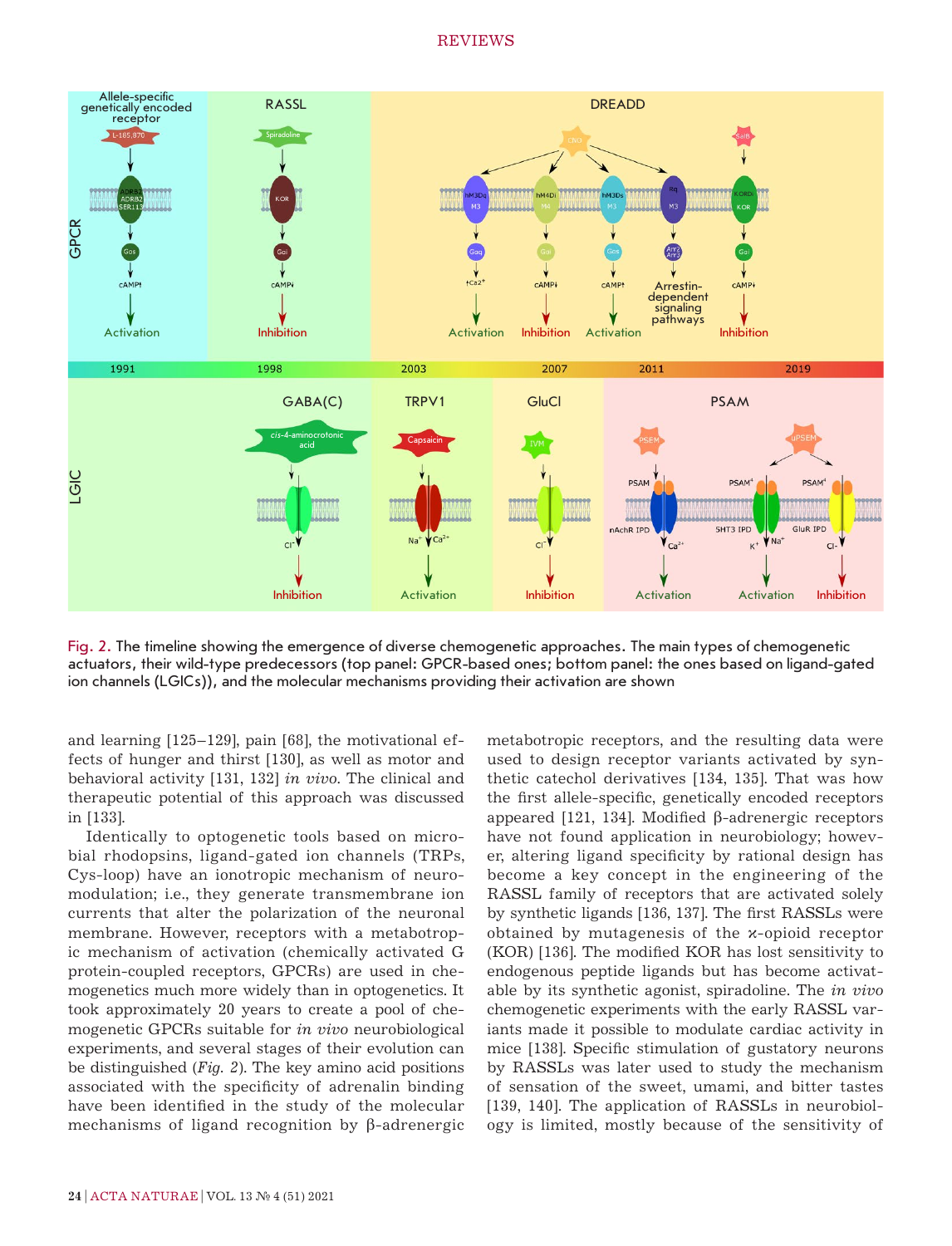endogenous opioid receptors to the RASSLs ligand spiradoline [107].

The drawbacks typical of RASSLs have been mostly eliminated in the next-generation chimeric GPCRs that became known as DREADDs (designer receptors exclusively activated by designer drugs, *Fig. 2*) [141]. These molecules are currently the most in-demand chemogenetic tools.

#### **DREADDs**

Systematic research into the molecular structure and activation mechanisms of wild-type GPCRs [142] has laid the conceptual foundation for designing chimeric molecules that can be activated by a pharmacologically inert substance [143]. The muscarinic acetylcholine receptor hM3 has been chosen as a pilot target for mutagenesis. After modification, hM3 has become highly selective to clozapine N-oxide (CNO) and has almost lost its affinity to the wild-type agonist acetylcholine [143]. This receptor has become the first member of the DREADD family and is known as hM3Dq, as it binds to Gq-type G proteins. CNO was chosen as a ligand, because this substance has favorable pharmacokinetics in both mice and humans; furthermore, it hardly activates endogenous GPCRs. The potential of hM3Dq was soon after demonstrated in *in vivo* experiments, where the receptor selectively activated mouse hippocampal neurons [144]. The mechanism of neuronal excitation caused by GPCR activation is much more complex than that for ionotropic receptors. Thus, hM3Dq activation induces phosphoinositol signaling, which enhances neuronal excitability, as well as the release of calcium cations from the intracellular depots, which in turn facilitates the driving of the  $\text{Na}^{\dagger}/\text{Ca}^{2+}$  antiport system depolarizing the membrane [107]. Like in the case of Cys-loop receptors, the "modular design" of GPCR molecules facilitates the design of new variants of the molecule. Thus, hM3Ds [145], a DREADD activating cAMP production in response to binding to CNO, was obtained on the basis of the aforementioned hM3Dq by replacing the intracellular G protein-binding module with the Gs-coupled module from the β-adrenergic receptor [146]. By analogy with hM3, other muscarinic receptors have been modified: so, the family of CNO-sensitive DREADDs has been extended. Along with hM3Dq/hM3Ds, it includes hM1Dq, hM2Di, hM4Di, and hM5Dq; some of them are now widely used in neurobiology [121, 143, 147]. In particular, hM4Di is an inhibitory effector that reduces cAMP production and ensures hyperpolarization of neuronal membranes mediated by potassium channel opening [143]. It was further demonstrated that hM4Di is also a potent inhibitor of synaptic transmission [148, 149]. Therefore, the DREADD family comprises both effectors activating neuronal activity and the ones inhibiting it, which influence the cell physiology via the three canonical G-protein signaling pathways (Gαs, Gαq, and Gαi). Furthermore, introducing an additional mutation to hM3Dq gave rise to DREADD[Rq(R165L)] that does not interact with G proteins but selectively triggers β-arrestin signaling [150]. The molecular design principles of DREADD have been used in the engineering of other GPCRs. Thus, modification of the κ-opioid receptor (KOR) made it possible to alter ligand specificity: instead of the wild-type agonist, psychoactive salvinorin A, its mutant variant KORDi functioning as a silencer of neuronal activity is activated by pharmacologically inert salvinorin B [151].

The strategies used to deliver the DREADD genes into target cells are generally similar to those used for delivering channelrhodopsins and other optogenetic effectors (see Part I of the review) and include transient expression using viral vectors and transgenesis [107]. DREADDs are activated solely by a target-specific chemical ligand (CNO), which is not found in the cells being stimulated and exhibits extremely weak activity against endogenous receptors. The advantages of using DREADDs for neurostimulation are as follows [121]:

(a) CNO can be delivered into an animal's brain using both invasive techniques (injections) and via oral administration (with food or drinking water); no special technical facilities or manipulations (such as implantation of an optical fiber or the placing of an implant into the experimental animal's brain) are required for DREADD activation;

(b) According to its pharmacokinetics, CNO exhibits sustained action on nerve cells (lasting from several minutes to several hours); so, experiments involving long-term stimulation can be performed. Furthermore, when being introduced into the animal's organism, a DREADD ligand is appreciably uniformly distributed over tissues and reaches the deepest brain regions; so, the challenges related to the stimulation of large neuronal populations and difficultly accessible areas of the nervous tissue, which are typical of optogenetics, are ruled out in this case.

Therefore, while lacking a high spatial and temporal resolution and being barely suitable for the analysis of fast physiological processes, chemogenetic stimulation is an excellent tool for studying the effect of various chronic effects on cells or mimicking prolonged biological cycles (e.g., circadian rhythms).

Some difficulties related to the application of DREADDs are caused by the high doses of CNO required to attain sufficient stimulation intensity [152], the side effects associated with them [153], as well as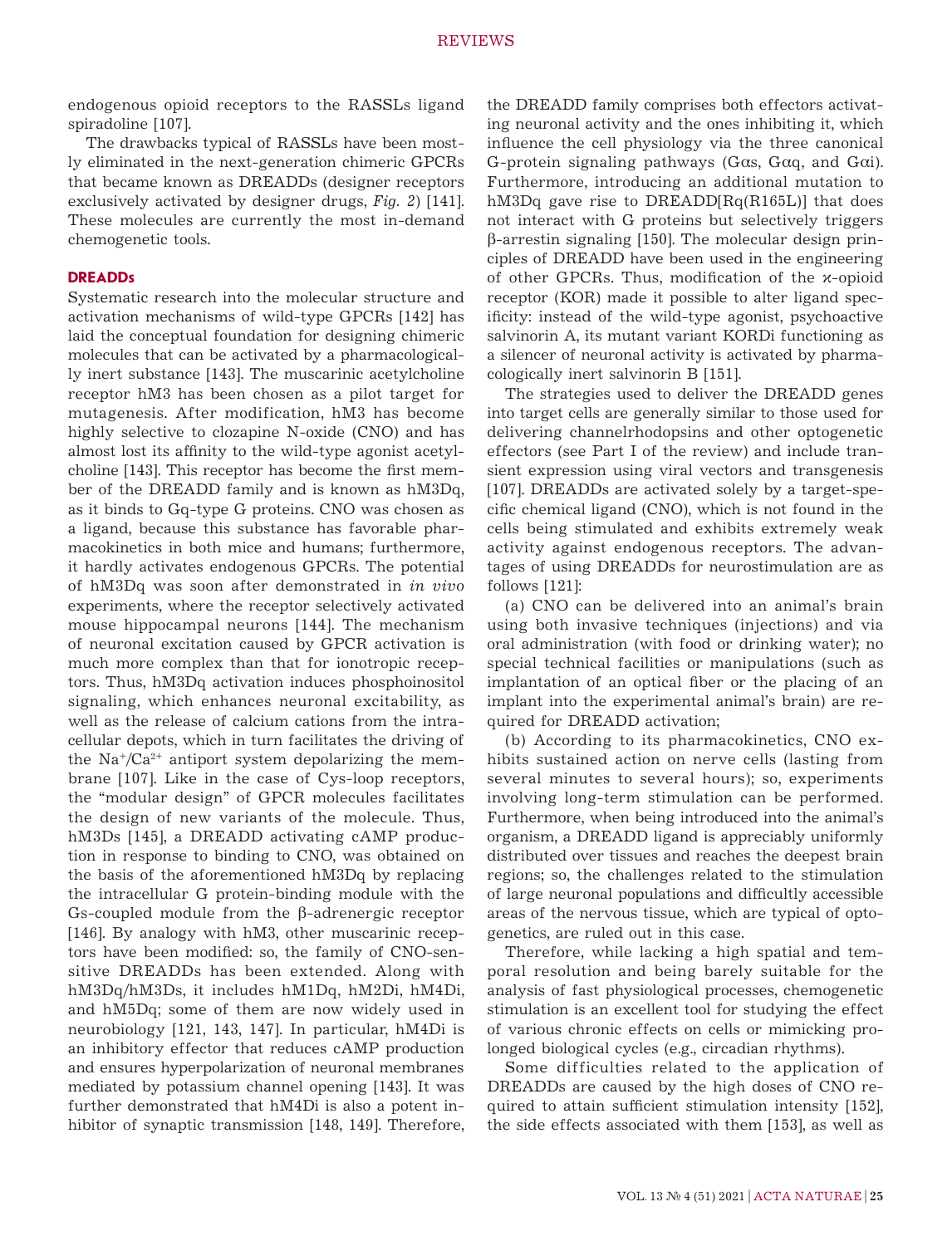a gap in our understanding of the molecular mechanisms of CNO penetration into the brain tissue. In 2017, it was demonstrated that DREADDs in rat brain are activated by clozapine formed metabolically rather than by CNO (which cannot easily penetrate the blood–brain barrier) [154]. These facts have driven researchers to design novel DREADD agonists characterized by better penetration characteristics into the brain and possessing a higher affinity for chimeric receptors [155, 156]. Advanced techniques for ligand delivery facilitating local penetration through the blood–brain barrier have also been proposed, in particular acoustic targeting [157] and chemomagnetic modulation using heat-dissipating nanoparticles [158].

# **Neurobiological applications and the outlook for the method**

As we mentioned earlier, the past 4–5 years have witnessed a real boom in neurobiological chemogenetics. Most of the new studies employ DREADD-family receptors, *in vivo* experiments are performed, and the range of model systems used is as broad as that in optogenetics (from mice to monkeys). Interestingly, it took almost a decade for the approach related to designer chemoreceptors to become widespread in neurosciences. We attribute this to the complexity of the molecular mechanisms of neuronal stimulation using exogenous GPCRs. We will provide only some vivid examples of chemogenetic studies, as it is impossible to cover them all in a review.

The chemogenetic approach has allowed us to gain insight into the mechanisms of axonal regeneration [159], connectome organization and interaction between large neuronal populations [160–162], as well as to study the neurophysiological foundations of cognitive dysfunction on genetic models of schizophrenia [163, 164] and autism [165, 166]. In a number of studies, selective stimulation of neurons expressing DREADDs was used to investigate the behavioral effects of cocaine [167] and alcohol [168], as well as disruptions in the brain function in the offspring caused by alcohol consumption by a pregnant female [169]. Most of the "chemogenetic" publications have focused on deciphering the mechanisms of memory [170–174] and sleep [175–178]. Some large studies have discussed the unusual associations between the functioning of the nervous and digestive systems: the role played by specific neuronal populations in the development of obesity [179], the gastroneural pathways of developing sweet taste preferences [180], and the effect of gut microbiota on the activity of sympathetic neurons [181]. In a recent elegant study, DREADD receptors helped to uncover an association between stress and the graying of hair [182]. The largest and most significant cluster of research projects employing the chemogenetic toolkit is related to the study of the neurophysiological determinants of animal behavior. These projects cover the traditional topics (such as feeding [183] and defensive [184] behavior and attention [185]), as well as specific behavioral patterns such as parental care [186] and mother–infant vocalization [187]. The chemogenetic tools have found application even in the study of the mechanisms of cat odor perception by mice [188, 189].

The question related to the clinical and therapeutic use of chemogenetics is being pondered. This refers to both the GPCR-based receptor–ligand systems [178, 190] and ligand-gated ion channels [133].

The incredible diversity of wild-type chemoreceptors (both their chemical specificity and activation mechanisms) opens up broad prospects for further development of the chemogenetic approach.

#### **COMBINATIONS OF THE APPROACHES**

Thus, we have discussed the three modern approaches to controlling biochemical processes (while placing emphasis on control over the activity of nerve cells), as well as the molecular tools related to the implementation of these approaches. Each of them (the optogenetic, thermogenetic, and chemogenetic approaches) has its own merits and flaws, and the merits of one approach are often complementary to the flaws of another. This allows one to use a more efficient and relevant tool in each specific case and even combine different principles of cell manipulation in a single model system. Here, a role is played by the orthogonality of stimulation mechanisms; (e.g., the short-term optical stimulation through ion channels and prolonged chemical stimulation through G-protein signaling can obviously be mutually complementary.)

Indeed, some examples of complementary use of opto- and chemogenetics can be found in many neurobiological experiments. Thus, simultaneous *in vivo* optogenetic and chemogenetic stimulation is used to study the mechanisms of motivation [191] and behavioral adaptations [192, 193], to identify the role played by the sodium cation in circadian rhythm regulation [194] and the role of microglia in the regulation of myelination [195], as well as to study epilepsy [196], sleep physiology [197], regulation of feeding behavior [198], and pain perception [199].

Meanwhile, there are systems where the principles of optical and chemical stimulation are intertwined at the molecular level to give rise to actual hybrid molecular tools, rather than individual ones.

The first example of this kind might date back to the early days of neurobiological optogenetics, when hippocampal neurons expressing the ligand-gated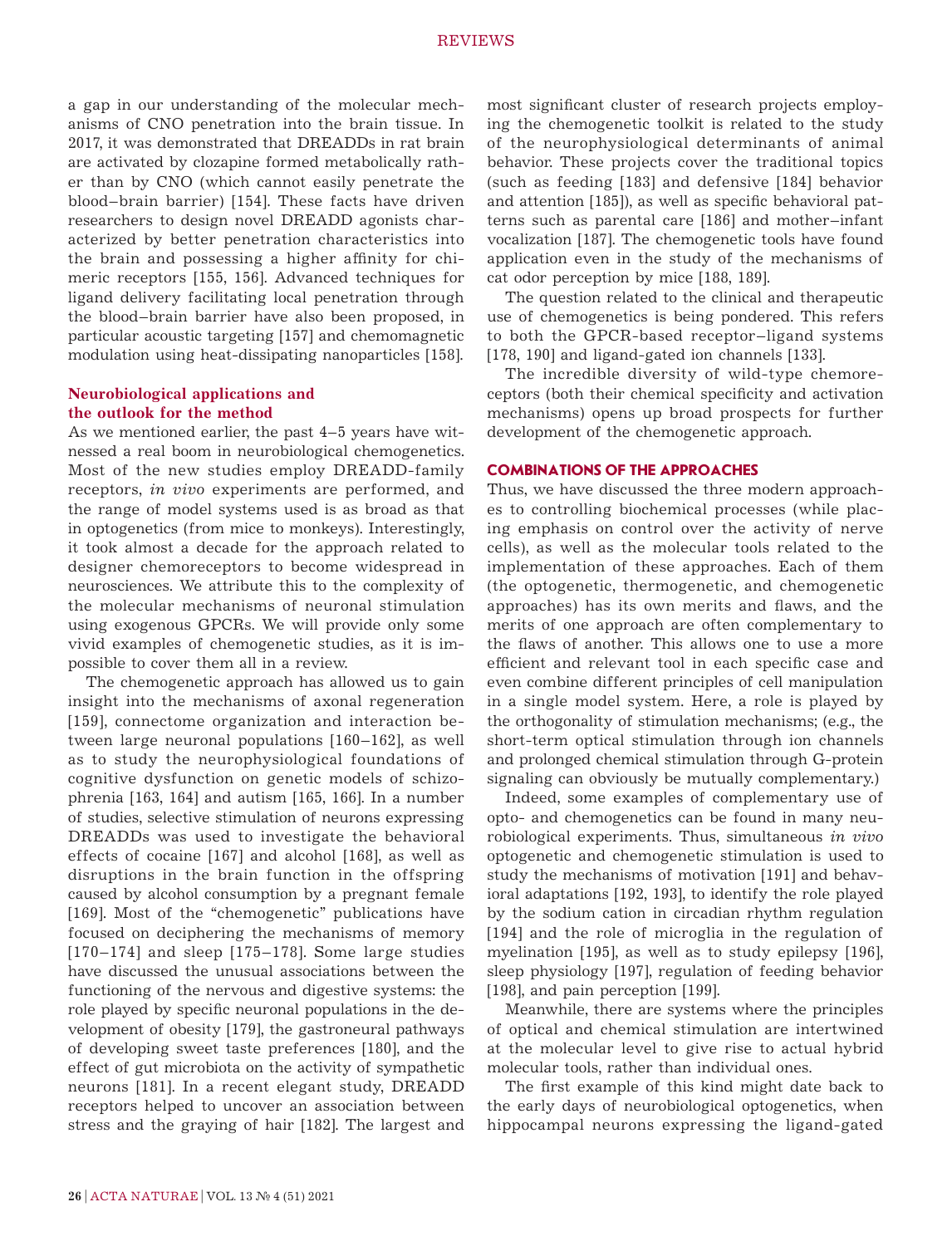ion channels TRPV1 and P2X2 were successfully stimulated by photoreleaseable ligands (capsaicin and АТР, respectively) in 2003 [109]. Later, hybrid photochemical stimulation of the P2X2 channel was used *in vivo* to control *Drosophila* behavior [200]. Several systems of reversible optochemical stimulation based on covalent protein modification by a small molecule linked by a photoisomerizable (azobenzene) group have been described. In one case, photoisomerization made it possible to open (using long-wavelength light) and close (using short-wavelength light) potassium channels [201], while in the other case, it allowed reversible ligand presentation to the ionotropic glutamate receptor (iGluR) [202]. Further development of this approach involved a modification of endogenous potassium channels and photochemical stimulation of the rat neurons mediated by them *in cellulo* and *ex vivo* [203], as well as the emergence of new "designer" potassium channels [204], acetylcholine [205] and glutamate [206] receptors with the same principle of activation. The latter receptors (belonging to the LiGluR family) were used in *in vivo* experiments [206, 207]. In 2020, a photochemically activated GPCR, the endogenous metabotropic glutamate receptor (mGluR2) capable of reversibly stimulating neurons, was first reported [208].

The Mito-FAP fluorogen activating peptide delivering the MG-2I photosensitizer into mitochondria also belongs to chemo-optogenetic effectors [209].

Finally, the BL-OG (BioLuminescent OptoGenetics) system, where the effector is a fusion protein (luminopsin) consisting of luciferase and channelrhodopsin, is the most "elegant" implementation of the hybrid photochemical approach to the control of cell activity [210–214]. A rhodopsin molecule is activated by luciferase luminescence; in turn, its induction and emission intensity can be adjusted by composition and the amount of cofactors (luciferin and its transporter) added to the system. The BL-OG system can be metaphorically characterized as a system for brain-targeted delivery of light.

## **CONCLUSIONS AND OUTLOOK**

Optogenetics is a mature and extremely efficient method that has been widely recognized throughout the academic community. Thus, in 2010, *Nature Methods* recognized optogenetics as the Method of the Year [215], and *Science* included the technique into its "Breakthroughs of the Decade" collection [216]. In 2013, the exceptional significance of the optogenetic approach for neurobiological research was acknowledged by the prestigious Brain Prize awarded to six researchers who have made consequential contribution to the elaboration and development of optogenetic tools. Optogenetics has been included in the list of fundamental approaches to the implementation of the large research program BRAIN initiative (https:// braininitiative.nih.gov/) supervised by the National Institutes of Health. Furthermore, we believe that the success of optogenetics has had a global impact on the development of scientific methodology, as it has become a potent catalyst for the development of diverse genetically encoded tools. The several hundred breakthrough studies that have been published over the past decade and demonstrated the flexibility and efficiency of the new approaches (chemogenetics, thermogenetics, and hybrid photochemical methods) serve as the best evidence to support this assertion. In addition to these well-proven methods, fundamentally new approaches continue to appear, such as ultrasound neuronal stimulation mediated by cation activation (sonogenetics) [217] and single-component magnetic stimulation by iron-containing proteins (magnetogenetics) [218]. We wish these methods every success.  $\bullet$ 

*This work was supported by the Russian Foundation for Basic Research (project No. 19-14-50116).*

#### **REFERENCES**

- 1. Abram P.K., Boivin G., Moiroux J., Brodeur J. // Biol. Rev. Camb. Philos. Soc. 2017. V. 92. № 4. P. 1859–1876.
- 2. Garrity P.A., Goodman M.B., Samuel A.D., Sengupta P. // Genes Dev. 2010. V. 24. № 21. P. 2365–2382.
- 3. McKemy D.D. // Pflugers Arch. 2007. V. 454. № 5. P. 777– 791.
- 4. Bernstein J.G., Garrity P.A., Boyden E.S. // Curr. Opin. Neurobiol. 2012. V. 22. № 1. P. 61–71.
- 5. Hamada F.N., Rosenzweig M., Kang K., Pulver S.R., Ghezzi A., Jegla T.J., Garrity P.A. // Nature. 2008. V. 454. № 7201. P. 217–220.
- 6. Kohatsu S., Koganezawa M., Yamamoto D. // Neuron. 2011. V. 69. № 3. P. 498-508.
- 7. Huang H., Delikanli S., Zeng H., Ferkey D.M., Pralle A. // Nat. Nanotechnol. 2010. V. 5. № 8. P. 602–606.
- 8. Stanley S.A., Gagner J.E., Damanpour S., Yoshida M., Dordick J.S., Friedman J.M. // Science. 2012. V. 336. № 6081. P. 604–608.
- 9. Chen R., Romero G., Christiansen M.G., Mohr A., Anikeeva P. // Science. 2015. V. 347. № 6229. P. 1477–1480.
- 10. Tay A., Di Carlo D. // Curr. Med. Chem. 2017. V. 24. № 5. P. 537–548.
- 11. Albert E.S., Bec J.M., Desmadryl G., Chekroud K., Travo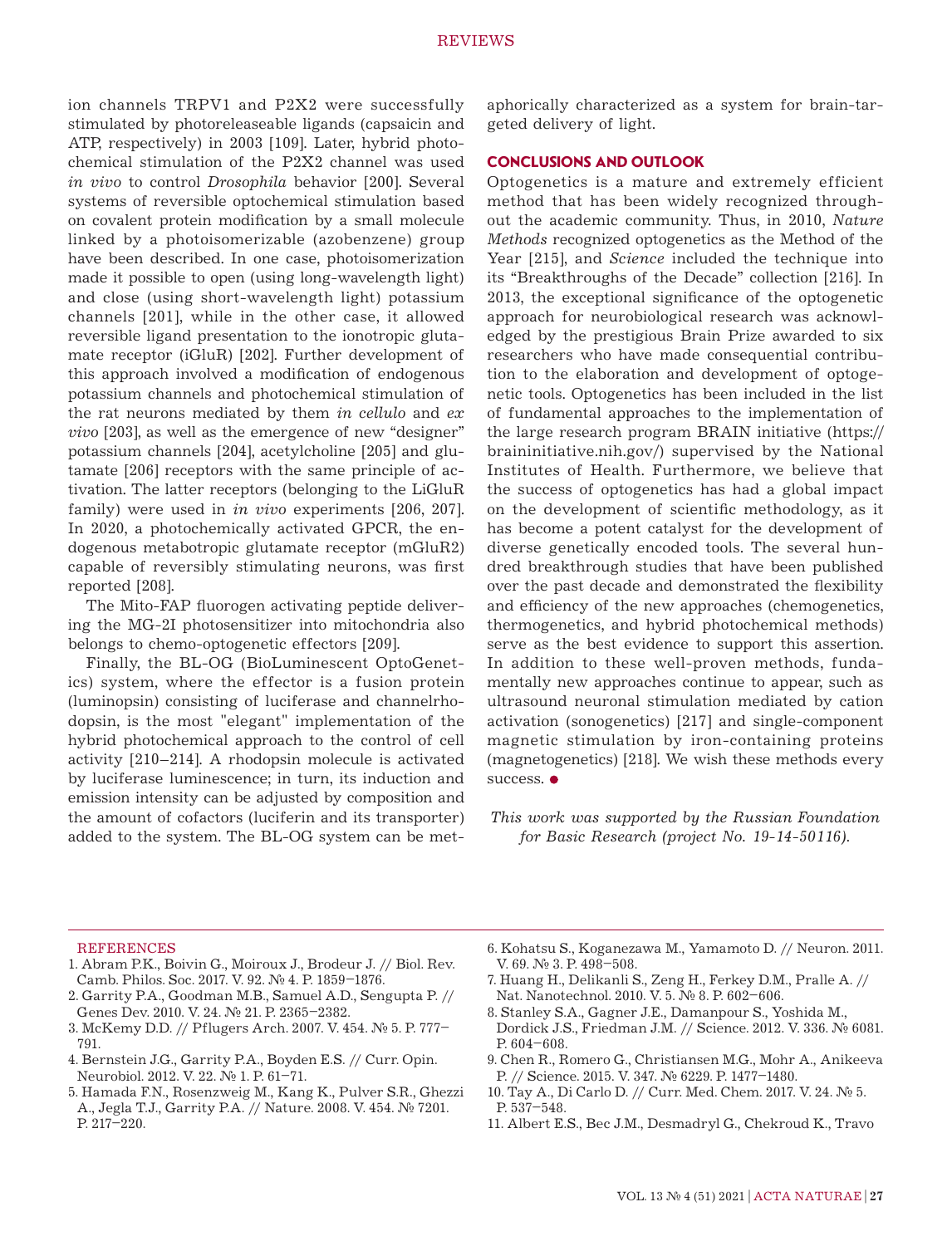- C., Gaboyard S., Bardin F., Marc I., Dumas M., Lenaers G., et al. // J. Neurophysiol. 2012. V. 107. № 12. P. 3227–3234.
- 12. Bath D.E., Stowers J.R., Hörmann D., Poehlmann A., Dickson B.J., Straw A.D. // Nat. Methods. 2014. V. 11. № 7. P. 756–762.
- 13. Ermakova Y.G., Lanin A.A., Fedotov I.V., Roshchin M., Kelmanson I.V., Kulik D., Bogdanova Y.A., Shokhina A.G., Bilan D.S., Staroverov D.B., et al. // Nat. Commun. 2017. V. 8. P. 15362.
- 14. Klinkert B., Cimdins A., Gaubig L.C., Roßmanith J., Aschke-Sonnenborn U., Narberhaus F. // J. Biotechnol. 2012. V. 160. № 1–2. P. 55–63.
- 15. Kamei Y., Suzuki M., Watanabe K., Fujimori K., Kawasaki T., Deguchi T., Yoneda Y., Todo T., Takagi S., Funatsu T., et al. // Nat. Methods. 2009. V. 6. № 1. P. 79–81.
- 16. Hirsch S.M., Sundaramoorthy S., Davies T., Zhuravlev Y., Waters J.C., Shirasu-Hiza M., Dumont J., Canman J.C. // Nat. Methods. 2018. V. 15. № 11. P. 921–923.
- 17. Kitamoto T. // J. Neurobiol. 2001. V. 47. № 2. P. 81–92.
- 18. Kawasaki F., Hazen M., Ordway R.W. // Nat. Neurosci. 2000. V. 3. № 9. P. 859–860.
- 19. Scaplen K.M., Mei N.J., Bounds H.A., Song S.L., Azanchi R., Kaun K.R. // Sci. Rep. 2019. V. 9. № 1. P. 4427.
- 20. Luo L., Callaway E.M., Svoboda K. // Neuron. 2018. V. 98. № 2. P. 256–281.
- 21. Felsenberg J., Jacob P.F., Walker T., Barnstedt O., Edmondson-Stait A.J., Pleijzier M.W., Otto N., Schlegel P., Sharifi N., Perisse E., et al. // Cell. 2018. V. 175. № 3. P. 709–722.e15.
- 22. Senapati B., Tsao C.-H., Juan Y.-A., Chiu T.-H., Wu C.- L., Waddell S., Lin S. // Nat. Neurosci. 2019. V. 22. № 12. P. 2029–2039.
- 23. Zhao B., Sun J., Zhang X., Mo H., Niu Y., Li Q., Wang L., Zhong Y. // Nat. Commun. 2019. V. 10. № 1. P. 4550.
- 24. Kohsaka H., Zwart M.F., Fushiki A., Fetter R.D., Truman J.W., Cardona A., Nose A. // Nat. Commun. 2019. V. 10. № 1. P. 2654.
- 25. Ni L., Klein M., Svec K.V., Budelli G., Chang E.C., Ferrer A.J., Benton R., Samuel A.D., Garrity P.A. // Elife. 2016. V. 5. P. e13254.
- 26. Mishra A., Salari A., Berigan B.R., Miguel K.C., Amirshenava M., Robinson A., Zars B.C., Lin J.L., Milescu L.S., Milescu M., et al. // Sci. Rep. 2018. V. 8. № 1. P. 901.
- 27. Mishra A., Cronley P., Ganesan M., Schulz D.J., Zars T. // J. Neurogenet. 2020. V. 34. № 1. P. 115–122.
- 28. McKemy D.D., Neuhausser W.M., Julius D. // Nature. 2002. V. 416. № 6876. P. 52–58.
- 29. Dhaka A., Viswanath V., Patapoutian A. // Annu. Rev. Neurosci. 2006. V. 29. P. 135–161.
- 30. Venkatachalam K., Montell C. // Annu. Rev. Biochem. 2007. V. 76. P. 387–417.
- 31. Tominaga M., Caterina M.J. // J. Neurobiol. 2004. V. 61. № 1. P. 3–12.
- 32. Jordt S.-E., McKemy D.D., Julius D. // Curr. Opin. Neurobiol. 2003. V. 13. № 4. P. 487–492.
- 33. Pulver S.R., Pashkovski S.L., Hornstein N.J., Garrity P.A., Griffith L.C. // J. Neurophysiol. 2009. V. 101. № 6. P. 3075–3088.
- 34. Peabody N.C., Pohl J.B., Diao F., Vreede A.P., Sandstrom D.J., Wang H., Zelensky P.K., White B.H. // J. Neurosci. 2009. V. 29. № 11. P. 3343–3353.
- 35. Peier A.M., Moqrich A., Hergarden A.C., Reeve A.J., Andersson D.A., Story G.M., Earley T.J., Dragoni I., McIntyre P., Bevan S., et al. // Cell. 2002. V. 108. № 5. P. 705–715.
- 36. Viswanath V., Story G.M., Peier A.M., Petrus M.J., Lee

V.M., Hwang S.W., Patapoutian A., Jegla T. // Nature. 2003. V. 423. № 6942. P. 822–823.

- 37. Krashes M.J., DasGupta S., Vreede A., White B., Armstrong J.D., Waddell S. // Cell. 2009. V. 139. № 2. P. 416–427.
- 38. Parisky K.M., Agosto J., Pulver S.R., Shang Y., Kuklin E., Hodge J.J.L., Kang K., Kang K., Liu X., Garrity P.A., et al. // Neuron. 2008. V. 60. № 4. P. 672–682.
- 39. Roshchin M., Ermakova Y.G., Lanin A.A., Chebotarev A.S., Kelmanson I.V., Balaban P.M., Zheltikov A.M., Belousov V.V., Nikitin E.S. // Neurosci. Lett. 2018. V. 687. P. 153–157.
- 40. Tominaga M., Caterina M.J., Malmberg A.B., Rosen T.A., Gilbert H., Skinner K., Raumann B.E., Basbaum A.I., Julius D. // Neuron. 1998. V. 21. № 3. P. 531-543.
- 41. Yao J., Liu B., Qin F. // Biophys. J. 2009. V. 96. № 9. P. 3611–3619.
- 42. Guo C., Pan Y., Gong Z. // Neurosci. Bull. 2019. V. 35. № 6. P. 1058–1072.
- 43. Park J., Kondo S., Tanimoto H., Kohsaka H., Nose A. // Sci. Rep. 2018. V. 8. № 1. P. 10307.
- 44. Dreyer A.P., Martin M.M., Fulgham C.V., Jabr D.A., Bai L., Beshel J., Cavanaugh D.J. // PLoS Genet. 2019. V. 15. № 11. P. e1008478.
- 45. Youn H., Kirkhart C., Chia J., Scott K. // PLoS One. 2018. V. 13. № 6. P. e0198362.
- 46. Poças G.M., Domingos P.M., Mirth C.K. // J. Vis. Exp. 2020. № 160. P. e61323.
- 47. Agrawal S., Dickinson M.H. // J. Exp. Biol. 2019. V. 222. № 16. P. jeb203414.
- 48. Warth Pérez Arias C.C., Frosch P., Fiala A., Riemensperger T.D. // Front. Physiol. 2020. V. 11. P. 53.
- 49. Picao-Osorio J., Johnston J., Landgraf M., Berni J., Alonso C.R. // Science. 2015. V. 350. № 6262. P. 815–820.
- 50. Schretter C.E., Vielmetter J., Bartos I., Marka Z., Marka S., Argade S., Mazmanian S.K. // Nature. 2018. V. 563. № 7731. P. 402–406.
- 51. McKellar C.E., Wyttenbach R.A. // J. Undergrad. Neurosci. Edu. 2017. V. 15. № 2. P. A110–A116.
- 52. Chen S., Chiu C.N., McArthur K.L., Fetcho J.R., Prober D.A. // Nat. Methods. 2016. V. 13. № 2. P. 147–150.
- 53. Richter C.-P., Rajguru S., Bendett M. // Proc. SPIE–the Int. Soc. Opt. Eng. 2013. V. 8565. P. 85651Y.
- 54. Broch F., Gautier A. // Chempluschem. 2020. V. 85. № 7. P. 1487–1497.
- 55. Szent-Gyorgyi C., Schmidt B.F., Schmidt B.A., Creeger Y., Fisher G.W., Zakel K.L., Adler S., Fitzpatrick J.A.J., Woolford C.A., Yan Q., et al. // Nat. Biotechnol. 2008. V. 26. № 2. P. 235–240.
- 56. Gallo E. // Bioconjug. Chem. 2020. V. 31. № 1. P. 16–27.
- 57. Plamont M.-A., Billon-Denis E., Maurin S., Gauron C., Pimenta F.M., Specht C.G., Shi J., Quérard J., Pan B., Rossignol J., et al. // Proc. Natl. Acad. Sci. USA. 2016. V. 113. № 3. P. 497–502.
- 58. Tebo A.G., Moeyaert B., Thauvin M., Carlon-Andres I., Böken D., Volovitch M., Padilla-Parra S., Dedecker P., Vriz S., Gautier A. // Nat. Chem. Biol. 2020. V. 17. № 1. P. 30–38.
- 59. Li C., Tebo A.G., Thauvin M., Plamont M.-A., Volovitch M., Morin X., Vriz S., Gautier A. // Angew. Chem. Int. Ed. Engl. 2020. V. 59. № 41. P. 17917–17923.
- 60. Li H., Vaughan J.C. // Chem. Rev. 2018. V. 118. № 18. P. 9412–9454.
- 61. Kiuchi T., Higuchi M., Takamura A., Maruoka M., Watanabe N. // Nat. Methods. 2015. V. 12. № 8. P. 743–746.
- 62. Collot J., Gradinaru J., Humbert N., Skander M., Zocchi A., Ward T.R. // J. Am. Chem. Soc. 2003. V. 125. № 30. P. 9030–9031.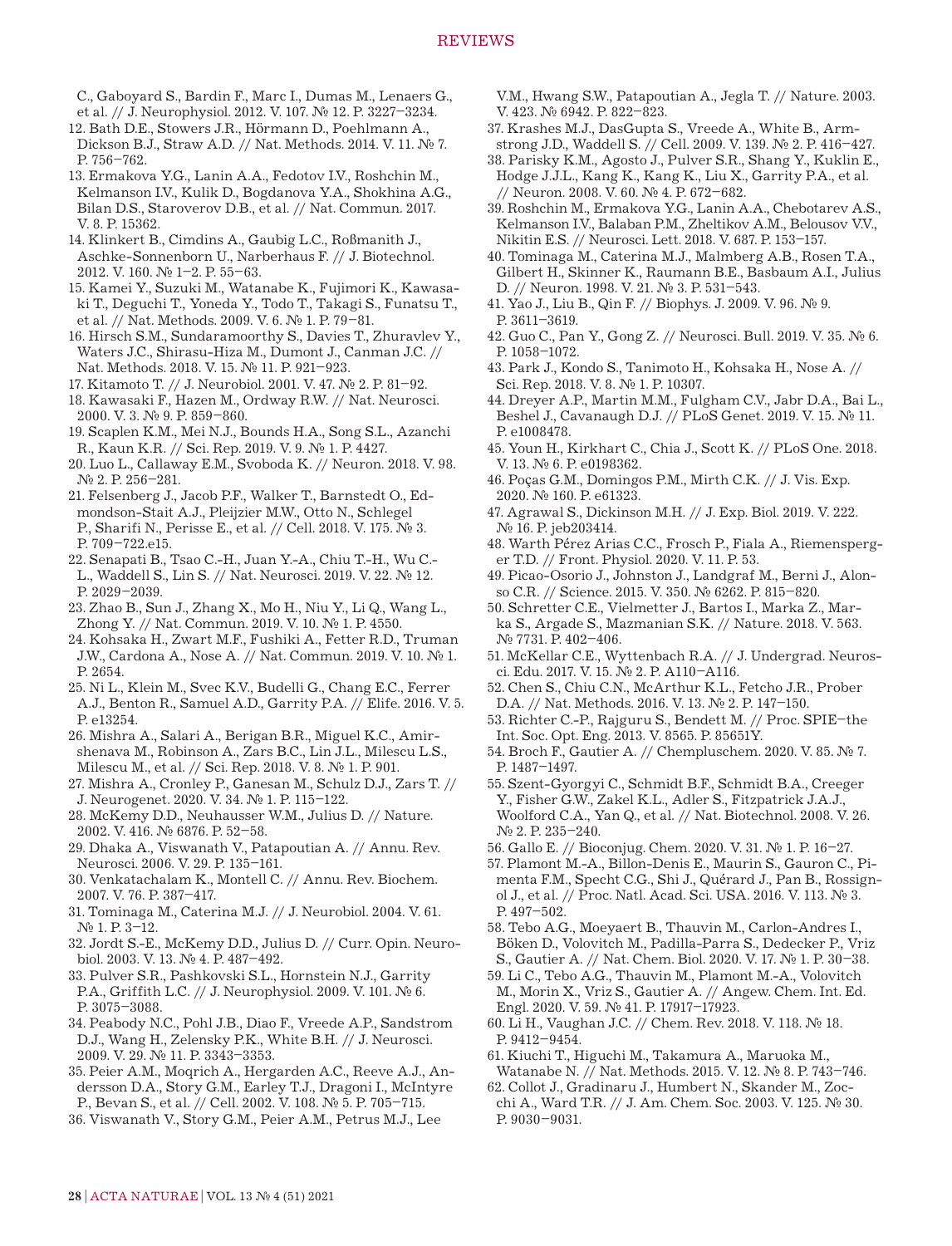63. Klein G., Humbert N., Gradinaru J., Ivanova A., Gilardoni F., Rusbandi U.E., Ward T.R. // Angew. Chem. Int. Ed. Engl. 2005. V. 44. № 47. P. 7764–7767.

64. Zimbron J.M., Sardo A., Heinisch T., Wohlschlager T., Gradinaru J., Massa C., Schirmer T., Creus M., Ward T.R. // Chemistry. 2010. V. 16. № 43. P. 12883–12889.

- 65. Heinisch T., Ward T.R. // Acc. Chem. Res. 2016. V. 49. № 9. P. 1711–1721.
- 66. Bishop A.C., Ubersax J.A., Petsch D.T., Matheos D.P., Gray N.S., Blethrow J., Shimizu E., Tsien J.Z., Schultz P.G., Rose M.D., et al. // Nature. 2000. V. 407. № 6802. P. 395–401.
- 67. Deb Roy A., Grüschow S., Cairns N., Goss R.J.M. // J. Am. Chem. Soc. 2010. V. 132. № 35. P. 12243–12245.
- 68. Ren W., Centeno M.V., Berger S., Wu Y., Na X., Liu X., Kondapalli J., Apkarian A.V., Martina M., Surmeier D.J. // Nat. Neurosci. 2016. V. 19. № 2. P. 220–222.
- 69. Secci D., Carradori S., Bizzarri B., Bolasco A., Ballario P., Patramani Z., Fragapane P., Vernarecci S., Canzonetta C., Filetici P. // Bioorg. Med. Chem. 2014. V. 22. № 5. P. 1680– 1689.
- 70. Chaillot J., Tebbji F., García C., Wurtele H., Pelletier R., Sellam A. // Front. Microbiol. 2017. V. 8. P. 1956.
- 71. Cowell A.N., Istvan E.S., Lukens A.K., Gomez-Lorenzo M.G., Vanaerschot M., Sakata-Kato T., Flannery E.L., Magistrado P., Owen E., Abraham M., et al. // Science. 2018. V. 359. № 6372. P. 191–199.
- 72. Voß S., Klewer L., Wu Y.-W. // Curr. Opin. Chem. Biol. 2015. V. 28. P. 194–201.
- 73. Spencer D.M., Wandless T.J., Schreiber S.L., Crabtree G.R. // Science. 1993. V. 262. № 5136. P. 1019–1024.
- 74. Ho S.N., Biggar S.R., Spencer D.M., Schreiber S.L., Crabtree G.R. // Nature. 1996. V. 382. № 6594. P. 822–826.
- 75. Liberles S.D., Diver S.T., Austin D.J., Schreiber S.L. //
- Proc. Natl. Acad. Sci. USA. 1997. V. 94. № 15. P. 7825–7830. 76. Wu H.D., Kikuchi M., Dagliyan O., Aragaki A.K., Nakamura H., Dokholyan N.V., Umehara T., Inoue T. // Nat. Methods. 2020. V. 17. № 9. P. 928–936.
- 77. Karpova A.Y., Tervo D.G.R., Gray N.W., Svoboda K. // Neuron. 2005. V. 48. № 5. P. 727–735.
- 78. Lin H., Abida W.M., Sauer R.T., Cornish V.W. // J. Am. Chem. Soc. 2000. V. 122. № 17. P. 4247–4248.
- 79. Czlapinski J.L., Schelle M.W., Miller L.W., Laughlin S.T., Kohler J.J., Cornish V.W., Bertozzi C.R. // J. Am. Chem. Soc. 2008. V. 130. № 40. P. 13186–13187.
- 80. Farrants H., Tarnawski M., Müller T.G., Otsuka S., Hiblot J., Koch B., Kueblbeck M., Kräusslich H.-G., Ellenberg J., Johnsson K. // Nat. Methods. 2020. V. 17. № 3. P. 279–282.
- 81. Marzilli A.M., McMahan J.B., Ngo J.T. // Nat. Methods. 2020. V. 17. № 3. P. 259–260.
- 82. Dagliyan O., Krokhotin A., Ozkan-Dagliyan I., Deiters A., Der C.J., Hahn K.M., Dokholyan N.V. // Nat. Commun. 2018. V. 9. № 1. P. 4042.
- 83. Banaszynski L.A., Chen L.-C., Maynard-Smith L.A., Ooi A.G.L., Wandless T.J. // Cell. 2006. V. 126. № 5. P. 995–1004.
- 84. Banaszynski L.A., Sellmyer M.A., Contag C.H., Wandless T.J., Thorne S.H. // Nat. Med. 2008. V. 14. № 10. P. 1123–1127.
- 85. Glass M., Busche A., Wagner K., Messerle M., Borst E.M. // Nat. Methods. 2009. V. 6. № 8. P. 577–579.
- 86. Tague E.P., Dotson H.L., Tunney S.N., Sloas D.C., Ngo J.T. // Nat. Methods. 2018. V. 15. № 7. P. 519–522.
- 87. Jacobs C.L., Badiee R.K., Lin M.Z. // Nat. Methods. 2018. V. 15. № 7. P. 523–526.
- 88. Stein K.T., Moon S.J., Sikes H.D. // ACS Synth. Biol. 2018. V. 7. № 9. P. 2037–2044.
- 89. Pollegioni L., Langkau B., Tischer W., Ghisla S., Pilone

M.S. // J. Biol. Chem. 1993. V. 268. № 19. P. 13850–13857.

- 90. Mishina N.M., Bogdanova Y.A., Ermakova Y.G., Panova A.S., Kotova D.A., Bilan D.S., Steinhorn B., Arnér E.S.J., Michel T., Belousov V.V. // Antioxid. Redox Signal. 2019. V. 31. № 9. P. 664–670.
- 91. Saeedi Saravi S.S., Eroglu E., Waldeck-Weiermair M., Sorrentino A., Steinhorn B., Belousov V., Michel T. // Redox Biol. 2020. V. 36. P. 101605.
- 92. Steinhorn B., Sorrentino A., Badole S., Bogdanova Y., Belousov V., Michel T. // Nat. Commun. 2018. V. 9. № 1. P. 4044.
- 93. Sundukova M., Prifti E., Bucci A., Kirillova K., Serrao J., Reymond L., Umebayashi M., Hovius R., Riezman H., Johnsson K., et al. // Angew. Chem. Int. Ed. Engl. 2019. V. 58. № 8. P. 2341–2344.
- 94. Grenier V., Daws B.R., Liu P., Miller E.W. // J. Am. Chem. Soc. 2019. V. 141. № 3. P. 1349–1358.
- 95. Liu P., Grenier V., Hong W., Muller V.R., Miller E.W. // J. Am. Chem. Soc. 2017. V. 139. № 48. P. 17334–17340.
- 96. Chanda B., Blunck R., Faria L.C., Schweizer F.E., Mody I., Bezanilla F. // Nat. Neurosci. 2005. V. 8. № 11. P. 1619–1626.
- 97. Xu Y., Peng L., Wang S., Wang A., Ma R., Zhou Y., Yang J., Sun D.-E., Lin W., Chen X., et al. // Angew. Chem. Int. Ed. Engl. 2018. V. 57. № 15. P. 3949–3953.
- 98. Abdelfattah A.S., Kawashima T., Singh A., Novak O., Liu H., Shuai Y., Huang Y.-C., Campagnola L., Seeman S.C., Yu J., et al. // Science. 2019. V. 365. № 6454. P. 699–704.
- 99. Pardee A.B., Jacob F., Monod J. // J. Mol. Biol. 1959. V. 1. № 2. P. 165–178.
- 100. Jacob F., Monod J. // J. Mol. Biol. 1961. V. 3. P. 318–356.
- 101. Farquhar D., Pan B.F., Sakurai M., Ghosh A., Mullen C.A., Nelson J.A. // Cancer Chemother. Pharmacol. 2002. V. 50. № 1. P. 65–70.
- 102. Koya E., Golden S.A., Harvey B.K., Guez-Barber D.H., Berkow A., Simmons D.E., Bossert J.M., Nair S.G., Uejima J.L., Marin M.T., et al. // Nat. Neurosci. 2009. V. 12. № 8. P. 1069–1073.
- 103. Link E., Edelmann L., Chou J.H., Binz T., Yamasaki S., Eisel U., Baumert M., Südhof T.C., Niemann H., Jahn R. // Biochem. Biophys. Res. Commun. 1992. V. 189. № 2. P. 1017–1023.
- 104. Nakashiba T., Young J.Z., McHugh T.J., Buhl D.L., Tonegawa S. // Science. 2008. V. 319. № 5867. P. 1260–1264.
- 105. Wahl A.S., Omlor W., Rubio J.C., Chen J.L., Zheng H., Schröter A., Gullo M., Weinmann O., Kobayashi K., Helmchen F., et al. // Science. 2014. V. 344. № 6189. P. 1250–1255.
- 106. Kinoshita M., Matsui R., Kato S., Hasegawa T., Kasahara H., Isa K., Watakabe A., Yamamori T., Nishimura Y., Alstermark B., et al. // Nature. 2012. V. 487. № 7406. P. 235–238.
- 107. Atasoy D., Sternson S.M. // Physiol. Rev. 2018. V. 98. № 1. P. 391–418.
- 108. Song K., Wang H., Kamm G.B., Pohle J., Reis F. de C., Heppenstall P., Wende H., Siemens J. // Science. 2016. V. 353. № 6306. P. 1393–1398.
- 109. Zemelman B.V., Nesnas N., Lee G.A., Miesenbock G. // Proc. Natl. Acad. Sci. USA. 2003. V. 100. № 3. P. 1352–1357.
- 110. Arenkiel B.R., Klein M.E., Davison I.G., Katz L.C., Ehlers M.D. // Nat. Methods. 2008. V. 5. № 4. P. 299–302.
- 111. Güler A.D., Rainwater A., Parker J.G., Jones G.L., Argilli E., Arenkiel B.R., Ehlers M.D., Bonci A., Zweifel L.S., Palmiter R.D. // Nat. Commun. 2012. V. 3. P. 746.
- 112. Dietrich M.O., Zimmer M.R., Bober J., Horvath T.L. // Cell. 2015. V. 160. № 6. P. 1222–1232.
- 113. Wang S., Bian C., Yang J., Arora V., Gao Y., Wei F., Chung M.-K. // eNeuro. V. 7. № 3. P. ENEURO.0118-20.2020.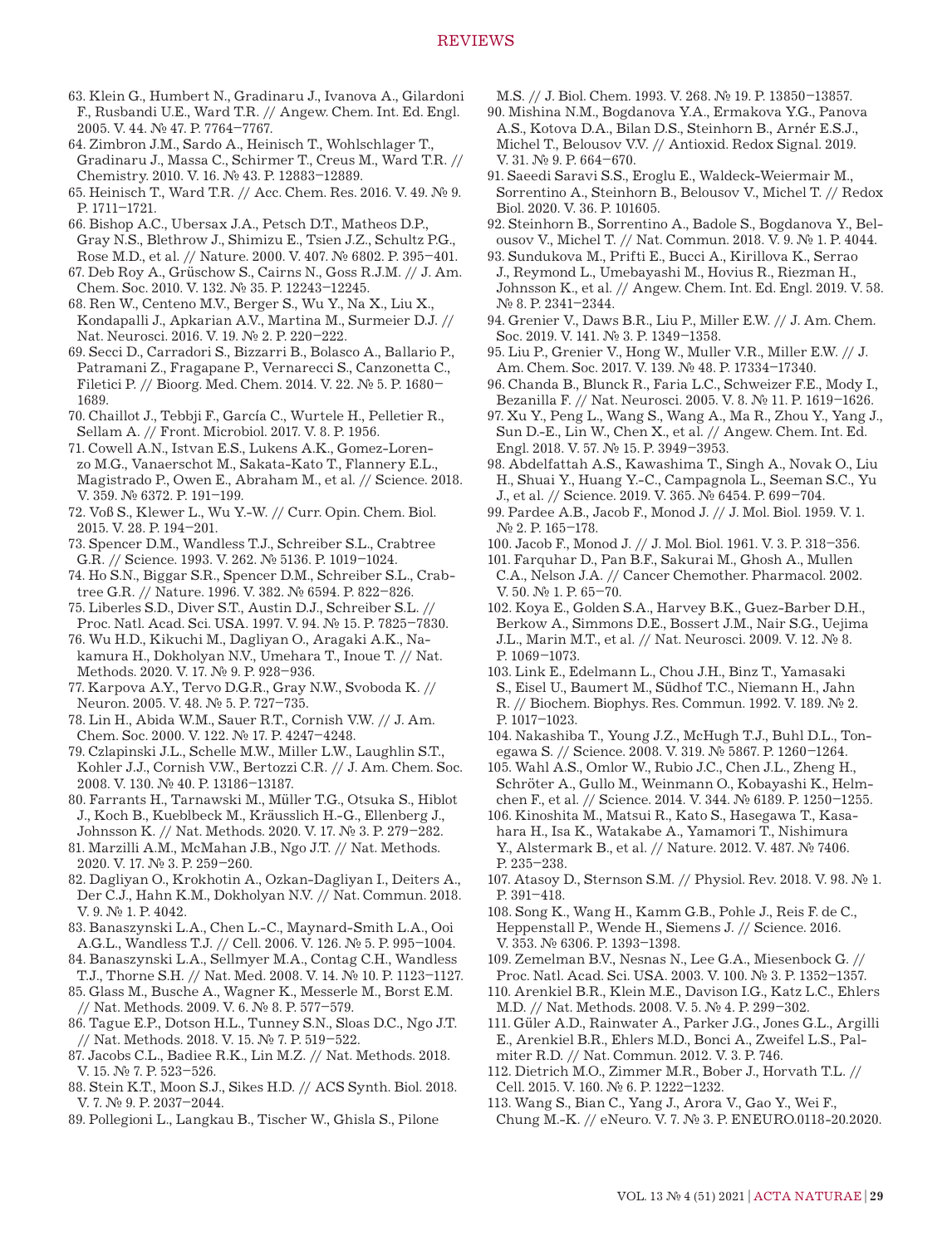- 114. Sine S.M., Engel A.G. // Nature. 2006. V. 440. № 7083. P. 448–455.
- 115. Cheng Q., Kulli J.C., Yang J. // J. Neurosci. 2001. V. 21. № 10. P. 3419–3428.
- 116. Slimko E.M., McKinney S., Anderson D.J., Davidson N., Lester H.A. // J. Neurosci. 2002. V. 22. № 17. P. 7373–7379.
- 117. Lerchner W., Xiao C., Nashmi R., Slimko E.M., van Trigt L., Lester H.A., Anderson D.J. // Neuron. 2007. V. 54. № 1. P. 35–49.
- 118. Lin D., Boyle M.P., Dollar P., Lee H., Lein E.S., Perona P., Anderson D.J. // Nature. 2011. V. 470. № 7333. P. 221–226.
- 119. Obenhaus H.A., Rozov A., Bertocchi I., Tang W., Kirsch J., Betz H., Sprengel R. // Front. Mol. Neurosci. 2016. V. 9. P. 75.
- 120. Islam R., Keramidas A., Xu L., Durisic N., Sah P., Lynch J.W. // ACS Chem. Neurosci. 2016. V. 7. № 12. P. 1647–1657.
- 121. Sternson S.M., Roth B.L. // Annu. Rev. Neurosci. 2014. V. 37. P. 387–407.
- 122. Magnus C.J., Lee P.H., Atasoy D., Su H.H., Looger L.L., Sternson S.M. // Science. 2011. V. 333. № 6047. P. 1292–1296.
- 123. Eiselé J.L., Bertrand S., Galzi J.L., Devillers-Thiéry A., Changeux J.P., Bertrand D. // Nature. 1993. V. 366. № 6454. P. 479–483.
- 124. Magnus C.J., Lee P.H., Bonaventura J., Zemla R., Gomez J.L., Ramirez M.H., Hu X., Galvan A., Basu J., Michaelides
- M., et al. // Science. 2019. V. 364. № 6436. P. eaav5282. 125. Donato F., Rompani S.B., Caroni P. // Nature. 2013.
- V. 504. № 7479. P. 272–276.
- 126. Lovett-Barron M., Kaifosh P., Kheirbek M.A., Danielson N., Zaremba J.D., Reardon T.R., Turi G.F., Hen R., Zemelman B.V., Losonczy A. // Science. 2014. V. 343. № 6173. P. 857–863.
- 127. Donato F., Chowdhury A., Lahr M., Caroni P. // Neuron. 2015. V. 85. № 4. P. 770–786.
- 128. Basu J., Zaremba J.D., Cheung S.K., Hitti F.L., Zemelman B.V., Losonczy A., Siegelbaum S.A. // Science. 2016. V. 351. № 6269. P. aaa5694.
- 129. Karunakaran S., Chowdhury A., Donato F., Quairiaux C., Michel C.M., Caroni P. // Nat. Neurosci. 2016. V. 19. № 3. P. 454–464.
- 130. Betley J.N., Xu S., Cao Z.F.H., Gong R., Magnus C.J., Yu Y., Sternson S.M. // Nature. 2015. V. 521. № 7551. P. 180–185.
- 131. Esposito M.S., Capelli P., Arber S. // Nature. 2014. V. 508. № 7496. P. 351–356.
- 132. Muñoz W., Tremblay R., Levenstein D., Rudy B. // Science. 2017. V. 355. № 6328. P. 954–959.
- 133. Vogt N. // Nat. Methods. 2019. V. 16. № 5. P. 363.
- 134. Strader C.D., Gaffney T., Sugg E.E., Candelore M.R., Keys R., Patchett A.A., Dixon R.A. // J. Biol. Chem. 1991. V. 266. № 1. P. 5–8.
- 135. Small K.M., Brown K.M., Forbes S.L., Liggett S.B. // J. Biol. Chem. 2001. V. 276. № 34. P. 31596–31601.
- 136. Coward P., Wada H.G., Falk M.S., Chan S.D., Meng F., Akil H., Conklin B.R. // Proc. Natl. Acad. Sci. USA. 1998. V. 95. № 1. P. 352–357.
- 137. Conklin B.R., Hsiao E.C., Claeysen S., Dumuis A., Srinivasan S., Forsayeth J.R., Guettier J.-M., Chang W.C., Pei Y., McCarthy K.D., et al. // Nat. Methods. 2008. V. 5. № 8. P. 673–678.
- 138. Redfern C.H., Coward P., Degtyarev M.Y., Lee E.K., Kwa A.T., Hennighausen L., Bujard H., Fishman G.I., Conklin B.R. // Nat. Biotechnol. 1999. V. 17. № 2. P. 165–169.
- 139. Zhao G.Q., Zhang Y., Hoon M.A., Chandrashekar J., Erlenbach I., Ryba N.J.P., Zuker C.S. // Cell. 2003. V. 115. № 3. P. 255–266.
- 140. Mueller K.L., Hoon M.A., Erlenbach I., Chandrashekar J., Zuker C.S., Ryba N.J.P. // Nature. 2005. V. 434. № 7030.  $P. 225 - 229$
- 141. Zhu H., Roth B.L. // Int. J. Neuropsychopharmacol. 2014. V. 18. № 1. P. pyu007.
- 142. Armbruster B.N., Roth B.L. // J. Biol. Chem. 2005. V. 280. № 7. P. 5129–5132.
- 143. Armbruster B.N., Li X., Pausch M.H., Herlitze S., Roth B.L. // Proc. Natl. Acad. Sci. USA. 2007. V. 104. № 12. P. 5163–5168.
- 144. Alexander G.M., Rogan S.C., Abbas A.I., Armbruster B.N., Pei Y., Allen J.A., Nonneman R.J., Hartmann J., Moy S.S., Nicolelis M.A., et al. // Neuron. 2009. V. 63. № 1. P. 27–39.
- 145. Guettier J.-M., Gautam D., Scarselli M., Ruiz de Azua I., Li J.H., Rosemond E., Ma X., Gonzalez F.J., Armbruster B.N., Lu H., et al. // Proc. Natl. Acad. Sci. USA. 2009. V. 106. № 45. P. 19197–19202.
- 146. Farrell M.S., Pei Y., Wan Y., Yadav P.N., Daigle T.L., Urban D.J., Lee H.-M., Sciaky N., Simmons A., Nonneman R.J., et al. // Neuropsychopharmacology. 2013. V. 38. № 5. P. 854–862.
- 147. Whissell P.D., Tohyama S., Martin L.J. // Front. Genet. 2016. V. 7. P. 70.
- 148. Mahler S.V., Vazey E.M., Beckley J.T., Keistler C.R., McGlinchey E.M., Kaufling J., Wilson S.P., Deisseroth K., Woodward J.J., Aston-Jones G. // Nat. Neurosci. 2014. V. 17. № 4. P. 577–585.
- 149. Stachniak T.J., Ghosh A., Sternson S.M. // Neuron. 2014. V. 82. № 4. P. 797–808.
- 150. Nakajima K., Wess J. // Mol. Pharmacol. 2012. V. 82. № 4. P. 575–582.
- 151. Vardy E., Robinson J.E., Li C., Olsen R.H.J., DiBerto J.F., Giguere P.M., Sassano F.M., Huang X.-P., Zhu H., Urban D.J., et al. // Neuron. 2015. V. 86. № 4. P. 936–946.
- 152. Roth B.L. // Neuron. 2016. V. 89. № 4. P. 683–694.
- 153. MacLaren D.A.A., Browne R.W., Shaw J.K., Krishnan Radhakrishnan S., Khare P., España R.A., Clark S.D. // eNeuro. V. 3. № 5. P. ENEURO.0219-16.2016.
- 154. Gomez J.L., Bonaventura J., Lesniak W., Mathews W.B., Sysa-Shah P., Rodriguez L.A., Ellis R.J., Richie C.T., Harvey B.K., Dannals R.F., et al. // Science. 2017. V. 357. № 6350. P. 503–507.
- 155. Bonaventura J., Eldridge M.A.G., Hu F., Gomez J.L., Sanchez-Soto M., Abramyan A.M., Lam S., Boehm M.A., Ruiz C., Farrell M.R., et al. // Nat. Commun. 2019. V. 10. № 1. P. 4627.
- 156. Nagai Y., Miyakawa N., Takuwa H., Hori Y., Oyama K., Ji B., Takahashi M., Huang X.-P., Slocum S.T., DiBerto J.F., et al. // Nat. Neurosci. 2020. V. 23. № 9. P. 1157–1167.
- 157. Szablowski J.O., Lee-Gosselin A., Lue B., Malounda D., Shapiro M.G. // Nat. Biomed. Eng. 2018. V. 2. № 7. P. 475–484.
- 158. Rao S., Chen R., LaRocca A.A., Christiansen M.G., Senko A.W., Shi C.H., Chiang P.-H., Varnavides G., Xue J., Zhou Y., et al. // Nat. Nanotechnol. 2019. V. 14. № 10. P. 967–973.
- 159. Jaiswal P.B., Mistretta O.C., Ward P.J., English A.W. // Brain Sci. 2018. V. 8. № 5. P. 93.
- 160. Wall N.R., Neumann P.A., Beier K.T., Mokhtari A.K., Luo
- L., Malenka R.C. // Neuron. 2019. V. 104. № 5. P. 916–930.e5.
- 161. Zhang D., Yan X., She L., Wen Y., Poo M.-M. // Proc. Natl. Acad. Sci. USA. 2020. V. 117. № 33. P. 20254–20264.
- 162. Peeters L.M., Hinz R., Detrez J.R., Missault S., De Vos W.H., Verhoye M., van der Linden A., Keliris G.A. // Neuroimage. 2020. V. 220. P. 117088.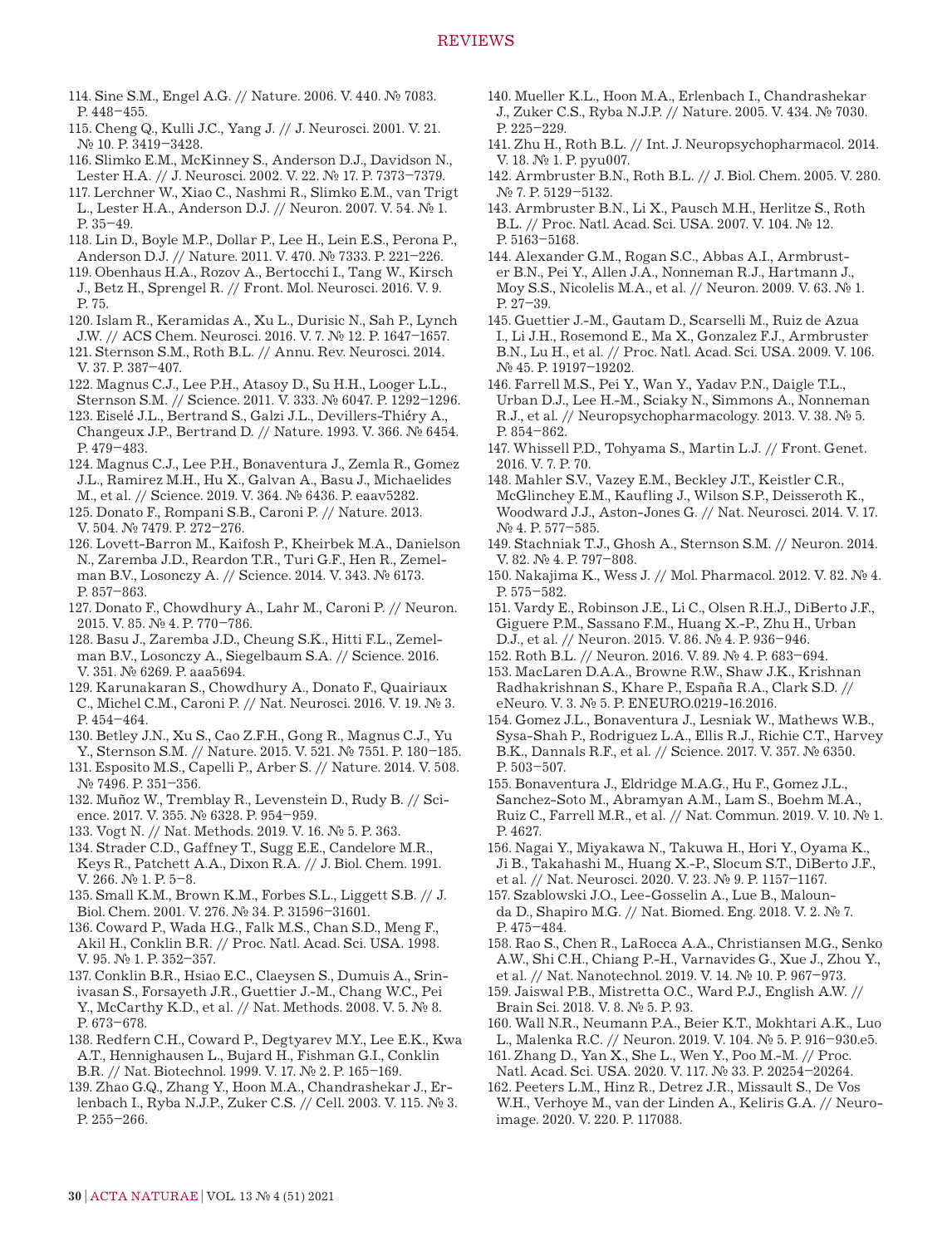- 163. Marissal T., Salazar R.F., Bertollini C., Mutel S., De Roo M., Rodriguez I., Müller D., Carleton A. // Nat. Neurosci. 2018. V. 21. № 10. P. 1412–1420.
- 164. Mukherjee A., Carvalho F., Eliez S., Caroni P. // Cell. 2019. V. 178. № 6. P. 1387–1402.e14.
- 165. Krishnan V., Stoppel D.C., Nong Y., Johnson M.A., Nadler M.J.S., Ozkaynak E., Teng B.L., Nagakura I., Mohammad F., Silva M.A., et al. // Nature. 2017. V. 543. № 7646. P. 507–512.
- 166. Trakoshis S., Martínez-Cañada P., Rocchi F., Canella C., You W., Chakrabarti B., Ruigrok A.N., Bullmore E.T., Suckling J., Markicevic M., et al. // Elife. 2020. V. 9. P. e55684.
- 167. Bariselli S., Miyazaki N.L., Creed M.C., Kravitz A.V. // Nat. Commun. 2020. V. 11. № 1. P. 3996.
- 168. Valyear M.D., Glovaci I., Zaari A., Lahlou S., Trujillo-Pisanty I., Andrew Chapman C., Chaudhri N. // Nat. Commun. 2020. V. 11. № 1. P. 3764.
- 169. Cuzon Carlson V.C., Gremel C.M., Lovinger D.M. // Nat. Commun. 2020. V. 11. № 1. P. 2555.
- 170. Adamsky A., Kol A., Kreisel T., Doron A., Ozeri-Engelhard N., Melcer T., Refaeli R., Horn H., Regev L., Groysman M., et al. // Cell. 2018. V. 174. № 1. P. 59–71.e14.
- 171. Khalaf O., Resch S., Dixsaut L., Gorden V., Glauser L., Gräff J. // Science. 2018. V. 360. № 6394. P. 1239–1242.
- 172. Zhu B., Eom J., Hunt R.F. // Nat. Commun. 2019. V. 10. № 1. P. 5156.
- 173. Shrestha P., Ayata P., Herrero-Vidal P., Longo F., Gastone A., LeDoux J.E., Heintz N., Klann E. // Nat. Neurosci. 2020. V. 23. № 2. P. 281–292.
- 174. Keinath A.T., Nieto-Posadas A., Robinson J.C., Brandon M.P. // Nat. Commun. 2020. V. 11. № 1. P. 3026.
- 175. Eban-Rothschild A., Rothschild G., Giardino W.J., Jones J.R., de Lecea L. // Nat. Neurosci. 2016. V. 19. № 10. P. 1356–1366.
- 176. Holth J.K., Fritschi S.K., Wang C., Pedersen N.P., Cirrito J.R., Mahan T.E., Finn M.B., Manis M., Geerling J.C., Fuller P.M., et al. // Science. 2019. V. 363. № 6429. P. 880–884.
- 177. Feng H., Wen S.-Y., Qiao Q.-C., Pang Y.-J., Wang S.-Y., Li H.-Y., Cai J., Zhang K.-X., Chen J., Hu Z.-A., et al. // Nat. Commun. 2020. V. 11. № 1. P. 3661.
- 178. Fleury Curado T., Pho H., Freire C., Amorim M.R., Bonaventura J., Kim L.J., Lee R., Cabassa M.E., Streeter S.R., Branco L.G., et al. // Am. J. Respir. Crit. Care Med. 2020. V. 203. № 1. P. 102–110.
- 179. Ewbank S.N., Campos C.A., Chen J.Y., Bowen A.J., Padilla S.L., Dempsey J.L., Cui J.Y., Palmiter R.D. // Proc. Natl. Acad. Sci. USA. 2020. V. 117. № 34. P. 20874–20880.
- 180. Tan H.-E., Sisti A.C., Jin H., Vignovich M., Villavicencio M., Tsang K.S., Goffer Y., Zuker C.S. // Nature. 2020. V. 580. № 7804. P. 511–516.
- 181. Muller P.A., Schneeberger M., Matheis F., Wang P., Kerner Z., Ilanges A., Pellegrino K., Del Mármol J., Castro T.B.R., Furuichi M., et al. // Nature. 2020. V. 583. № 7816. P. 441–446.
- 182. Zhang B., Ma S., Rachmin I., He M., Baral P., Choi S., Gonçalves W.A., Shwartz Y., Fast E.M., Su Y., et al. // Nature. 2020. V. 577. № 7792. P. 676–681.
- 183. Barbier M., Chometton S., Pautrat A., Miguet-Alfonsi C., Datiche F., Gascuel J., Fellmann D., Peterschmitt Y., Coizet V., Risold P.-Y. // Proc. Natl. Acad. Sci. USA. 2020. V. 117. № 27. P. 15967–15976.
- 184. Barbano M.F., Wang H.-L., Zhang S., Miranda-Barrientos J., Estrin D.J., Figueroa-González A., Liu B., Barker D.J., Morales M. // Neuron. 2020. V. 107. № 2. P. 368–382.e8.
- 185. Nabel E.M., Garkun Y., Koike H., Sadahiro M., Liang A.,

Norman K.J., Taccheri G., Demars M.P., Im S., Caro K., et al. // Nat. Commun. 2020. V. 11. № 1. P. 3983.

- 186. Bendesky A., Kwon Y.-M., Lassance J.-M., Lewarch C.L., Yao S., Peterson B.K., He M.X., Dulac C., Hoekstra H.E. // Nature. 2017. V. 544. № 7651. P. 434–439.
- 187. Tasaka G.-I., Feigin L., Maor I., Groysman M., DeNardo L.A., Schiavo J.K., Froemke R.C., Luo L., Mizrahi A. // Neuron. 2020. V. 107. № 3. P. 566–579.e7.
- 188. Kondoh K., Lu Z., Ye X., Olson D.P., Lowell B.B., Buck L.B. // Nature. 2016. V. 532. № 7597. P. 103–106.
- 189. Tong W.H., Abdulai-Saiku S., Vyas A. // Neuroendocrinology. 2020. V. 111. № 6. P. 505–520.
- 190. Shchepinova M.M., Hanyaloglu A.C., Frost G.S., Tate E.W. // Curr. Opin. Chem. Biol. 2020. V. 56. P. 98–110.
- 191. Parker K.E., Pedersen C.E., Gomez A.M., Spangler S.M., Walicki M.C., Feng S.Y., Stewart S.L., Otis J.M., Al-Hasani R., McCall J.G., et al. // Cell. 2019. V. 178. № 3. P. 653–671. e19.
- 192. Han W., Tellez L.A., Rangel M.J., Motta S.C., Zhang X., Perez I.O., Canteras N.S., Shammah-Lagnado S.J., van den Pol A.N., de Araujo I.E. // Cell. 2017. V. 168. № 1–2. P. 311–324.e18.
- 193. Mu Y., Bennett D.V., Rubinov M., Narayan S., Yang C.-T., Tanimoto M., Mensh B.D., Looger L.L., Ahrens M.B. // Cell. 2019. V. 178. № 1. P. 27–43.e19.
- 194. Gizowski C., Bourque C.W. // Nature. 2020. V. 583. № 7816. P. 421–424.
- 195. Hughes A.N., Appel B. // Nat. Neurosci. 2020. V. 23. № 9. P. 1055–1066.
- 196. Chen B., Xu C., Wang Y., Lin W., Wang Y., Chen L.,
- Cheng H., Xu L., Hu T., Zhao J., et al. // Nat. Commun. 2020. V. 11. № 1. P. 923.
- 197. Zhong P., Zhang Z., Barger Z., Ma C., Liu D., Ding X., Dan Y. // Neuron. 2019. V. 104. № 4. P. 795–809.e6.
- 198. Bai L., Mesgarzadeh S., Ramesh K.S., Huey E.L., Liu Y., Gray L.A., Aitken T.J., Chen Y., Beutler L.R., Ahn J.S., et al. // Cell. 2019. V. 179. № 5. P. 1129–1143.e23.
- 199. Yin L., Li L., Deng J., Wang D., Guo Y., Zhang X., Li H., Zhao S., Zhong H., Dong H. // Front. Neural Circuits. 2019. V. 13. P. 73.
- 200. Lima S.Q., Miesenböck G. // Cell. 2005. V. 121. № 1. P. 141–152.
- 201. Banghart M., Borges K., Isacoff E., Trauner D., Kramer R.H. // Nat. Neurosci. 2004. V. 7. № 12. P. 1381–1386.
- 202. Volgraf M., Gorostiza P., Numano R., Kramer R.H., Isacoff E.Y., Trauner D. // Nat. Chem. Biol. 2006. V. 2. № 1. P. 47–52.
- 203. Fortin D.L., Banghart M.R., Dunn T.W., Borges K., Wagenaar D.A., Gaudry Q., Karakossian M.H., Otis T.S., Kristan W.B., Trauner D., et al. // Nat. Methods. 2008. V. 5. № 4. P. 331–338.
- 204. Fortin D.L., Dunn T.W., Fedorchak A., Allen D., Montpetit R., Banghart M.R., Trauner D., Adelman J.P., Kramer R.H. // J. Neurophysiol. 2011. V. 106. № 1. P. 488–496.
- 205. Tochitsky I., Banghart M.R., Mourot A., Yao J.Z., Gaub B., Kramer R.H., Trauner D. // Nat. Chem. 2012. V. 4. № 2. P. 105–111.
- 206. Szobota S., Gorostiza P., Del Bene F., Wyart C., Fortin D.L., Kolstad K.D., Tulyathan O., Volgraf M., Numano R., Aaron H.L., et al. // Neuron. 2007. V. 54. № 4. P. 535–545.
- 207. Wyart C., Del Bene F., Warp E., Scott E.K., Trauner D., Baier H., Isacoff E.Y. // Nature. 2009. V. 461. № 7262. P. 407–410.
- 208. Donthamsetti P.C., Broichhagen J., Vyklicky V., Stanley C., Fu Z., Visel M., Levitz J.L., Javitch J.A., Trauner